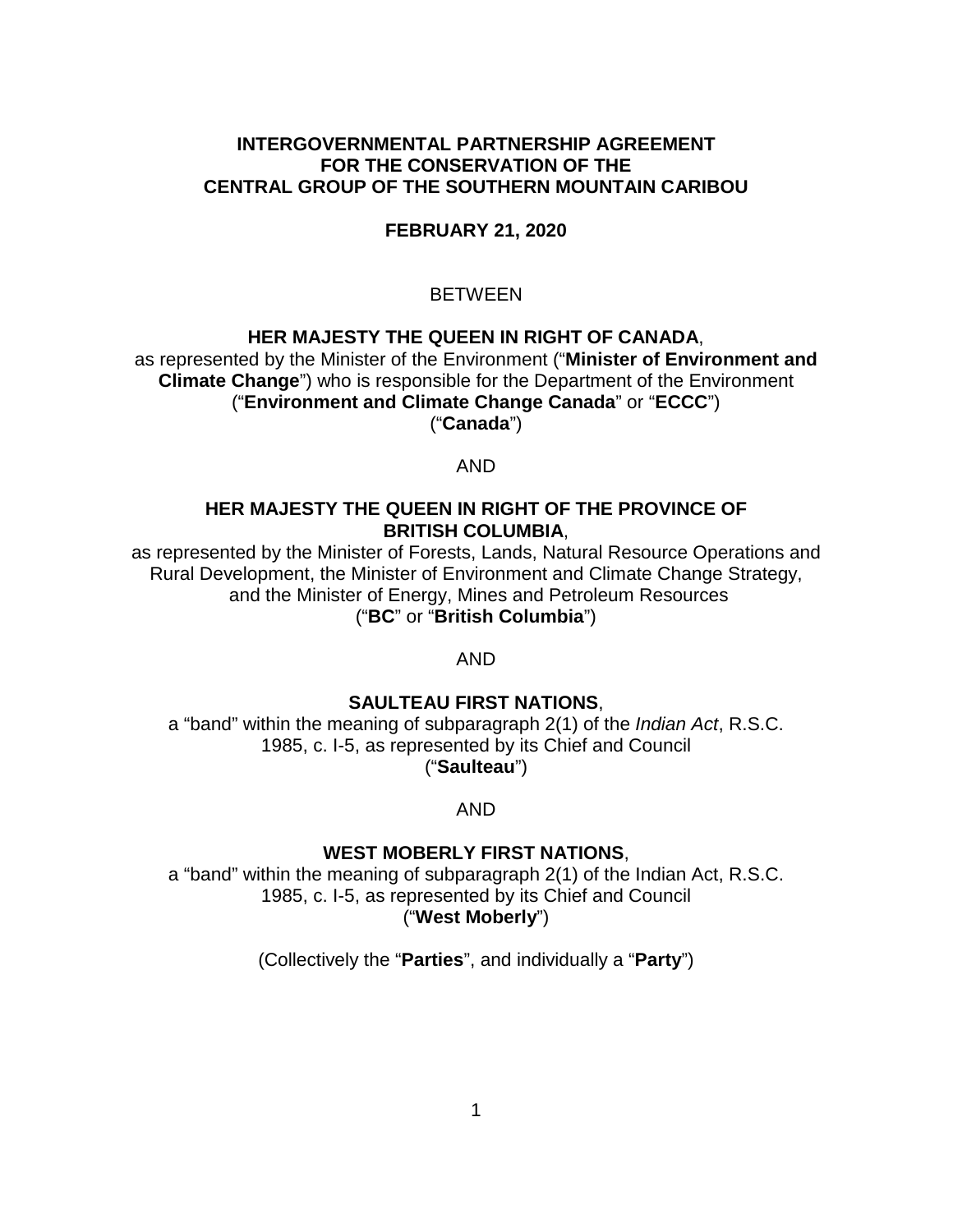#### **PREAMBLE**

**[WHEREAS](#page-2-0)** [the Woodland Caribou \(](#page-2-0)*[Rangifer tarandus caribou](#page-2-0)*[\), Southern Mountain](#page-2-0)  population ("**Southern Mountain Caribou**["\) is a species which has been listed as](#page-3-0)  [threatened under the federal](#page-5-0) *Species at Risk Act,* S.C. 2002, c. 29 ("**SARA**" or "*[Species](#page-5-0)  [at Risk Act](#page-12-0)*");

**WHEREAS** [the Minister of Environment and Climate Change has determined that there](#page-16-0)  [is an imminent threat to the recovery of Southern Mountain Caribou in British Columbia;](#page-22-0) 

**WHEREAS** the Parties recognize that the protection of the habitat of species at risk is key to their conservation;

**WHEREAS** the Parties wish to cooperate in the identification and implementation of additional conservation measures to support the protection and recovery of the Central Group of Southern Mountain Caribou (and in particular the Pine, Quintette and Narraway Local Population Units ("**LPUs**"));

**WHEREAS** British Columbia has legislative responsibilities for, among other things, wildlife management, including species at risk, and decisions respecting natural resources and provincial Crown and private lands, in the Province of British Columbia, and is taking the lead on recovery measures for caribou in the Province;

**WHEREAS** Canada has legislative responsibilities for wildlife species listed on Schedule 1 of SARA, including the authority to address recovery, as well as the protection of listed wildlife species including the individuals, their residences and critical habitat;

**WHEREAS** the Parties recognize the significant contributions and leadership of Saulteau and West Moberly towards the recovery of the Central Group of Southern Mountain Caribou, including their work through the Nikanese Wah Tzee Stewardship Society (the "Society");

**WHEREAS** British Columbia and Canada have responsibilities for consultation with First Nations regarding any action that may impact their rights;

**WHEREAS** British Columbia has passed the *Declaration on the Rights of Indigenous Peoples Act*, Canada has committed to fully adopting and implementing the United Nations Declaration on the Rights of Indigenous Peoples, and both British Columbia and Canada have committed to fully adopting the recommendations from the Calls to Action from the Truth and Reconciliation Commission of Canada, including through the review and amendment of policies, programs and legislation;

**WHEREAS** the Parties recognize the role of Indigenous peoples is essential for the conservation of wildlife in British Columbia;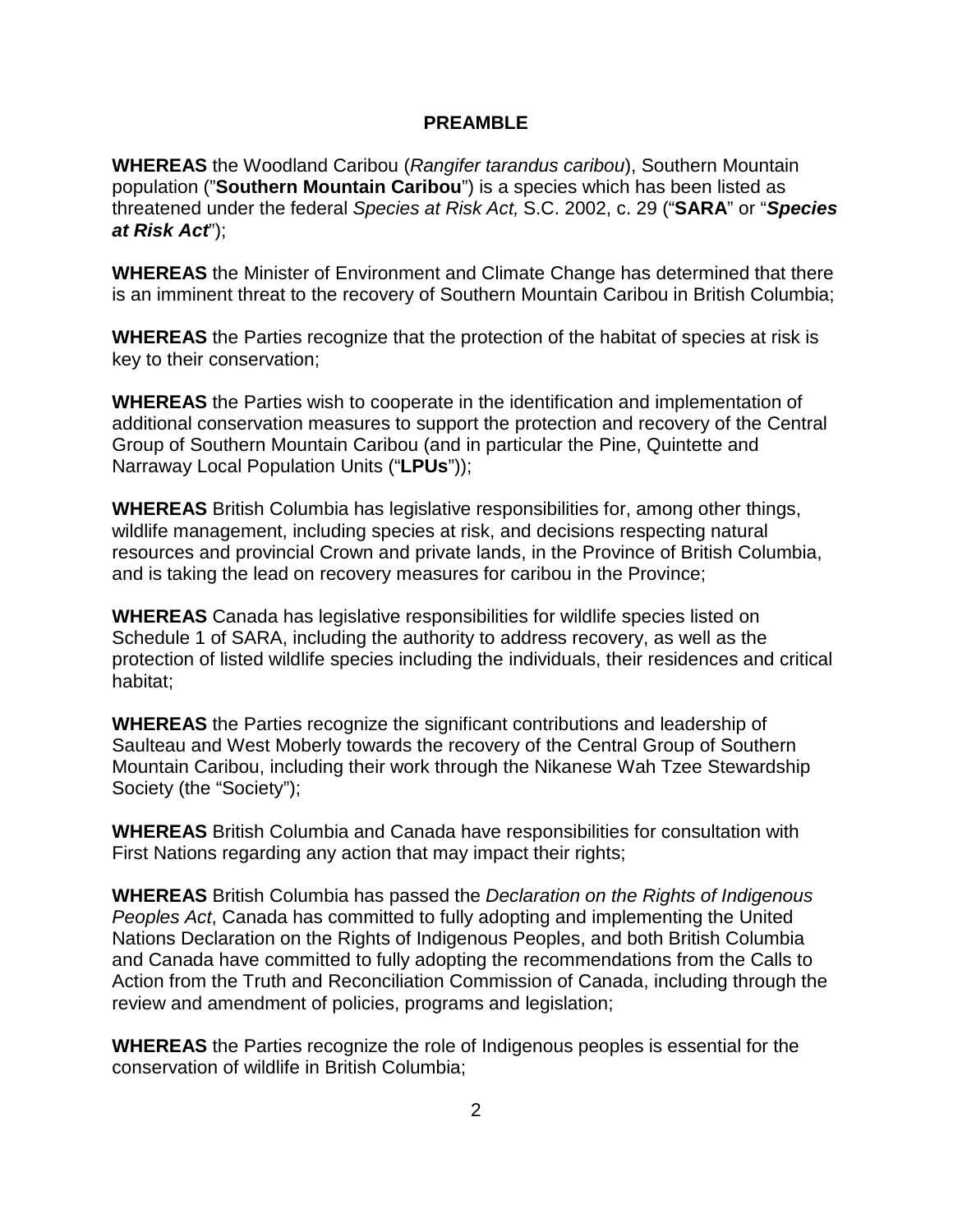<span id="page-2-0"></span>**WHEREAS** the Parties recognize that Indigenous perspectives and participation should inform all aspects of this Partnership Agreement and the measures set out herein;

**WHEREAS** Section 11 of SARA provides that conservation agreements may be used to benefit a species at risk or enhance its survival in the wild, and provides the competent ministers with the authority to enter into conservation agreements with any other government, organization or person to benefit a species at risk or enhance its survival in the wild;

**WHEREAS** recognizing that such agreements may cover a wide range of actions and activities that provide for the taking of conservation measures and any other measures consistent with the purposes of SARA, including measures that prevent the species from becoming a species at risk or support species recovery in the case of a species at risk;

**WHEREAS** the Parties recognize that a Section 11 Agreement between British Columbia and Canada can provide a framework for government-to-government cooperation on caribou recovery for Southern Mountain Caribou in British Columbia, including full partnerships between First Nations, BC and ECCC on recovery projects and related initiatives; and

**WHEREAS** this Partnership Agreement will provide a framework for government-togovernment cooperation on caribou recovery for the Central Group of Southern Mountain Caribou;

Each of the Parties hereby agrees as follows:

#### **PURPOSE**

1. The purpose of this Partnership Agreement is to set out and confirm the actions that the Parties have agreed to take in order to achieve their shared objective of immediately stabilizing and expeditiously growing the population of the Central Group to levels that are self-sustaining and support traditional aboriginal harvesting activities, consistent with existing Aboriginal and Treaty rights (the "**Shared Recovery Objective**").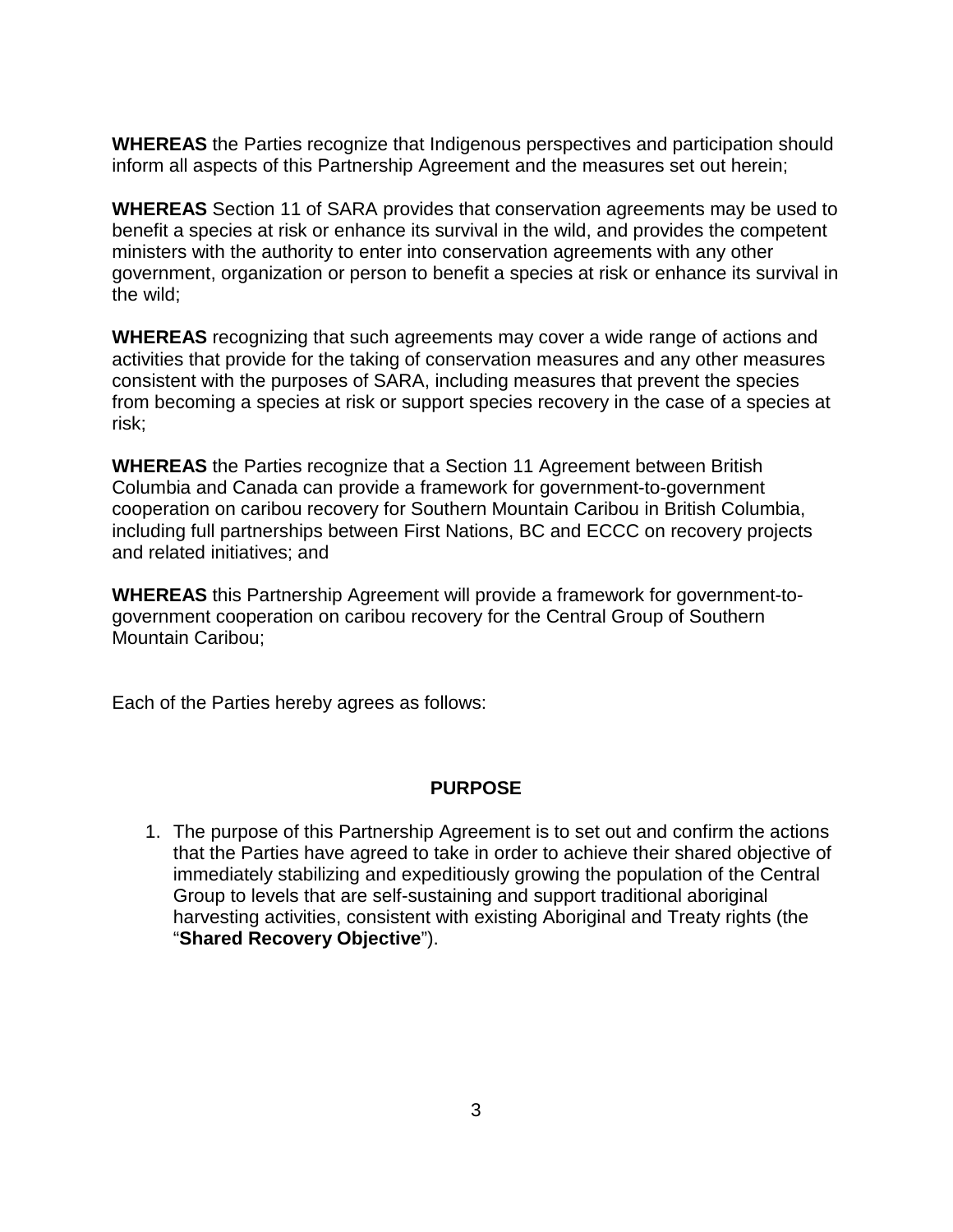### **RELATIONSHIP WITH BILATERAL AGREEMENT**

- 2. We anticipate that Canada and British Columbia may enter into a bilateral conservation agreement made pursuant to Section 11 of the *Species at Risk Act* related to the recovery of Southern Mountain Caribou in BC (the "**Bilateral**").
- 3. Canada and British Columbia will consult with Saulteau and West Moberly about the terms of the **Bilateral**, and will seriously consider incorporating any reasonable proposals made by Saulteau or West Moberly relating to the Central Group of Southern Mountain Caribou.
- 4. Canada and British Columbia will ensure that nothing in the **Bilateral** will modify, amend or replace the terms or obligations set out in this Partnership Agreement.
- <span id="page-3-0"></span>5. It is the intention of Canada and British Columbia that they will enter into this Partnership Agreement before or concurrently with the **Bilateral**.

## **COMMITMENTS TO NEW CONSERVATION MEASURES AND PROTECTED AREAS**

- 6. This Partnership Agreement expresses our shared commitments to the establishment of new conservation measures and new protected areas within the habitat of the Central Group of Southern Mountain Caribou.
- 7. Our objective is to establish new conservation measures and protected areas that will:
	- a. support the **Shared Recovery Objective;**
	- b. take into account the best available scientific and traditional knowledge on caribou and caribou recovery;
	- c. enhance the participation of Saulteau and West Moberly in decisionmaking with regards to lands and resources related to caribou recovery;
	- d. reduce greenhouse gas emissions;
	- e. maintain opportunities for sustainable development and other activities that are consistent with this Partnership Agreement; and
	- f. promote reconciliation by providing for the participation of local governments in caribou recovery initiatives.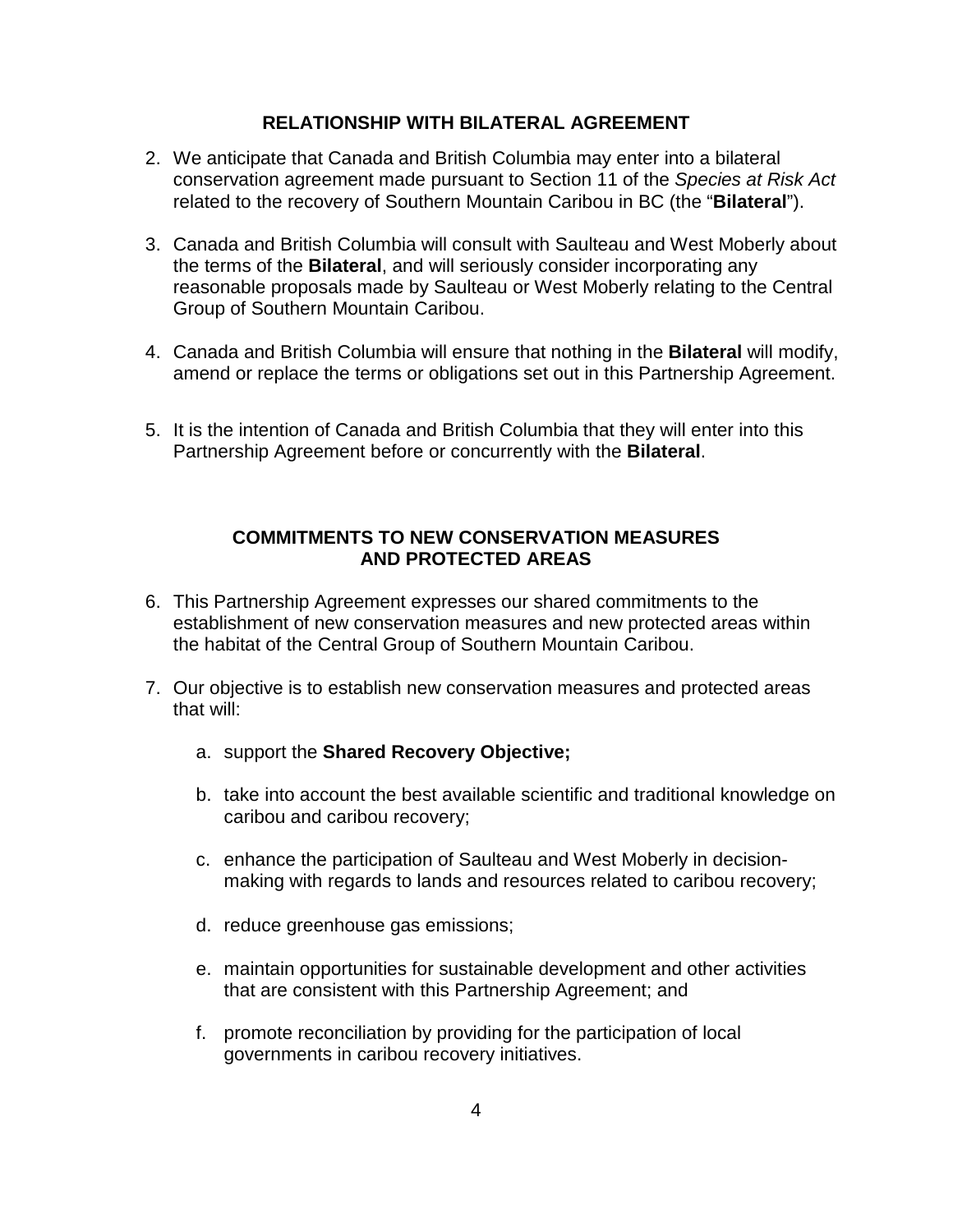### **CARIBOU RECOVERY COMMITTEE**

8. We agree to establish and implement the Caribou Recovery Committee ("**CRC**") in accordance with the Terms of Reference scheduled to this Partnership Agreement.

### **DEFINITION OF ZONES**

- 9. We agree that for the purposes of this Partnership Agreement it is convenient to define certain zones that will be subject to new management designations and directions (each, a "**Zone**"), including:
	- a. Zone A1 –as depicted on Map 1.
	- b. Zone A2 the High Elevation Winter Range (HEWR) and High Elevation Summer Range (HESR), as depicted on Map 1.
	- c. Zone B the outer boundary of the conservation and management area, as depicted on Map 1.
		- i. Zone B1 the areas within Zone B that are not otherwise within Zone B2, Zone B3, and Zone B4, as depicted on Map 1.
		- ii. Zone B2 the areas within Zone B that are subject to pre-existing commitments between the Parties, as depicted on Map 1.
		- iii. Zone B3 an additional expansion of the Twin Sisters (Klinse-za) Park, incremental to the conservation measures in Zone B2, as depicted on Map 1.
		- iv. Zone B4 the area within Zone B that the Parties agree is an area of restoration and conservation focus, as depicted on Map 1.
		- v. Zone B5 –the area within Zone B that the Parties agree is an area of restoration and conservation focus, as depicted on Map 1. This subzone is currently identified as an area of intent for a First Nations Woodland Licence (FNWL) by West Moberly. Consistent with pre-existing commitments, British Columbia and West Moberly have begun negotiations on an application for a FNWL.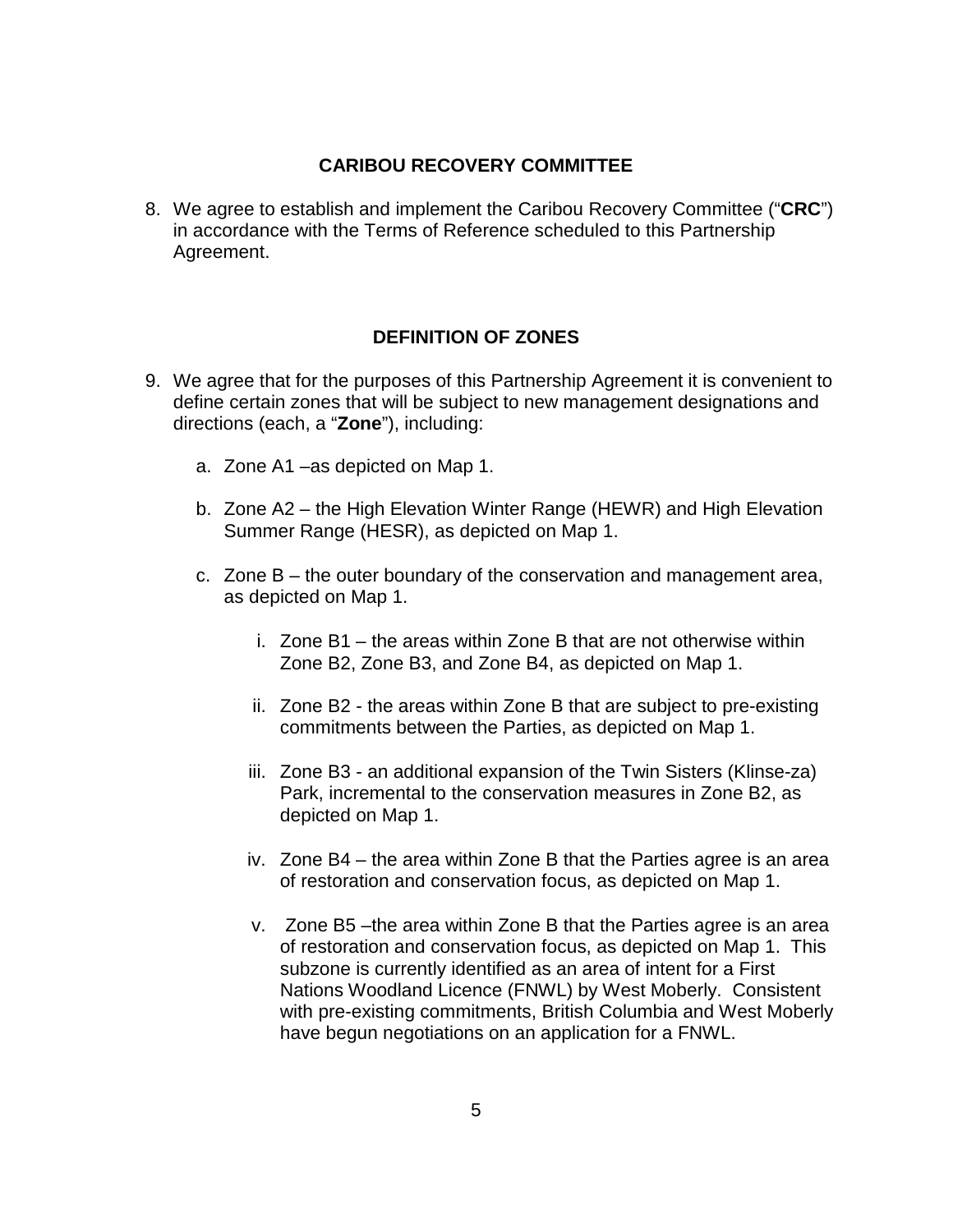## **MANAGEMENT OF ZONES**

- 10. We agree that it is British Columbia's intention to implement regulatory measures for each of the Zones defined in this Partnership Agreement such that management will be materially consistent with the provisions set out herein ("**Regulatory Measures**").
- 11. We also agree that it is our intention that, unless otherwise specified, the management designations and directions necessary to give effect to our intention will be formally established as soon as practical by the responsible Party or Parties.

### **Sustainable Resource Activity Areas**

12. The Parties anticipate management of Zone A1 will provide for the following:

- a. the use of caribou impact assessment and mitigation plans developed by a qualified professional, which demonstrates that the application is consistent with the Shared Recovery Objective.
- b. the review of applications, assessments and mitigation plans by the CRC, in accordance with the Terms of Reference scheduled to this Partnership Agreement.
- <span id="page-5-0"></span>c. provincial decision making that will:
	- i. take into consideration that any adverse effects on caribou or caribou habitat may be incapable of being fully mitigated;
	- ii. provide for implementation of measures within the three LPUs to effectively avoid, minimize, restore, or offset to the greatest extent possible the potential impacts, with a view to achieving a net benefit for caribou and caribou habitat;
	- iii. take into consideration consensus recommendations of the CRC;
	- iv. with respect to potential impacts on caribou, provide for deep consultation with Saulteau and West Moberly, and consultation with any other directly affected First Nation, as appropriate;
	- v. with respect to other potential impacts, provide for the appropriate level of consultation with First Nations as may be set out in any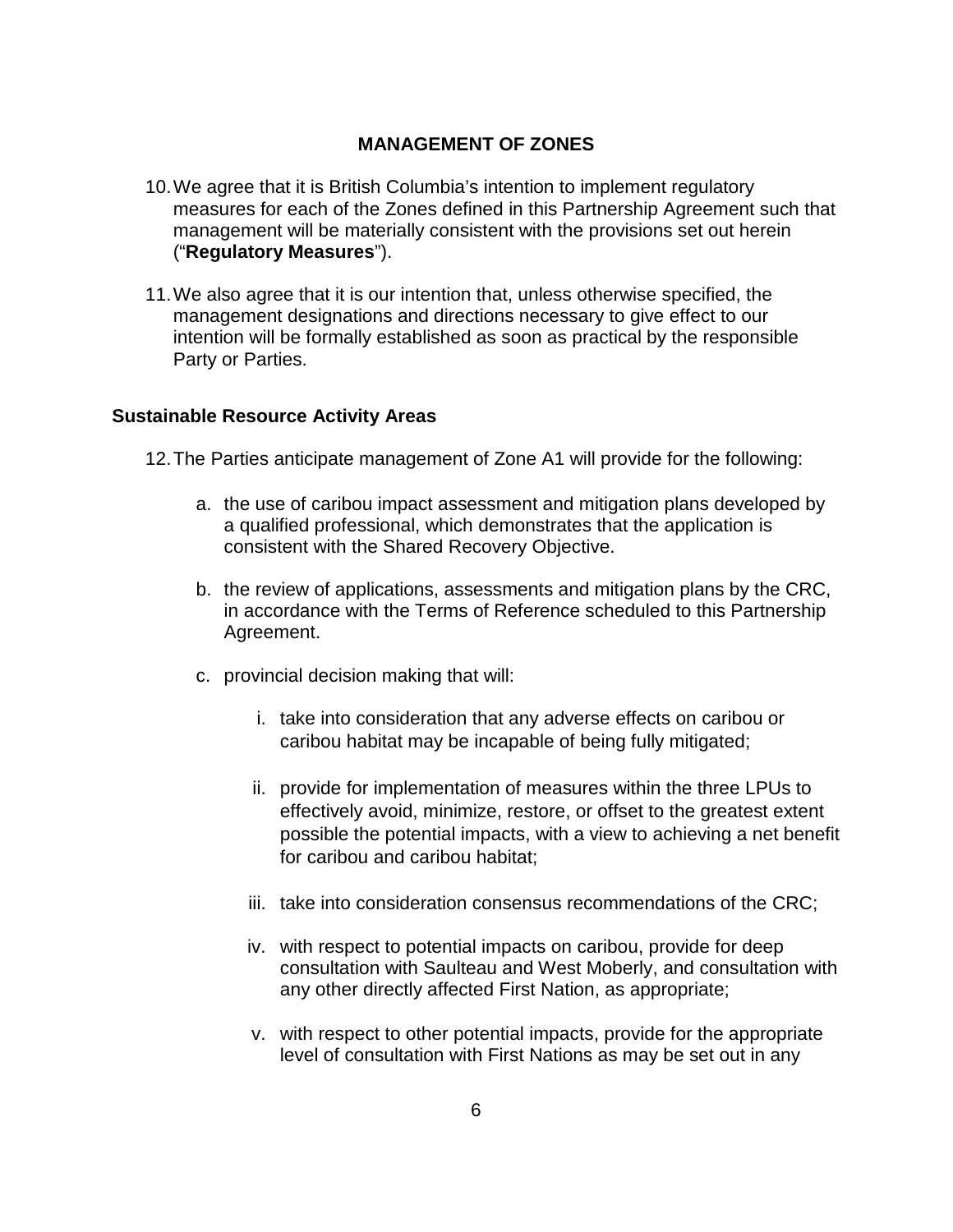applicable government-to-government agreement, or the common law, as the case may be; and

- vi. ensure compliance with the Caribou Recovery Related Land Use Objectives scheduled to this Partnership Agreement.
- d. Provincial statutory decision makers must provide a written rationale for any decision that is inconsistent with a consensus recommendation made by the CRC, and will provide a further written response to any questions raised by the CRC.
- 13. The Parties anticipate management of Zone B1 will provide for the following:
	- a. The same management directions that apply to Zone A1 will apply to Zone **B1**

# **AREAS OF PROTECTION, RESTORATION, AND CONSERVATION**

14. The Parties anticipate management of Zone A2 will provide for the following:

- a. A moratorium will be established prohibiting provincial statutory decision makers from adjudicating applications for all resource development activities, except for applications or amendments related to emergencies, public health and safety concerns, habitat restoration, construction and maintenance of existing infrastructure, or construction of infrastructure that has received all material approvals prior to June 20, 2019, or pipeline projects having a valid environmental assessment certificate that was issued before June 20, 2019, or as otherwise agreed by the Parties.
- b. The Parties anticipate that the moratorium will apply as of the date that the Regulatory Measures comes into effect.
- 15. If any of the Parties have concerns regarding decisions with respect to exempted infrastructure projects they may raise these concerns as a Dispute under this Agreement.
- 16. The Parties anticipate management of Zone B2 will provide for the following:
	- a. The same management directions that apply to Zone A2 will be applied to Zone B2 as an Interim Measure.
- 17. The Parties anticipate management of Zone B3 will provide for the following: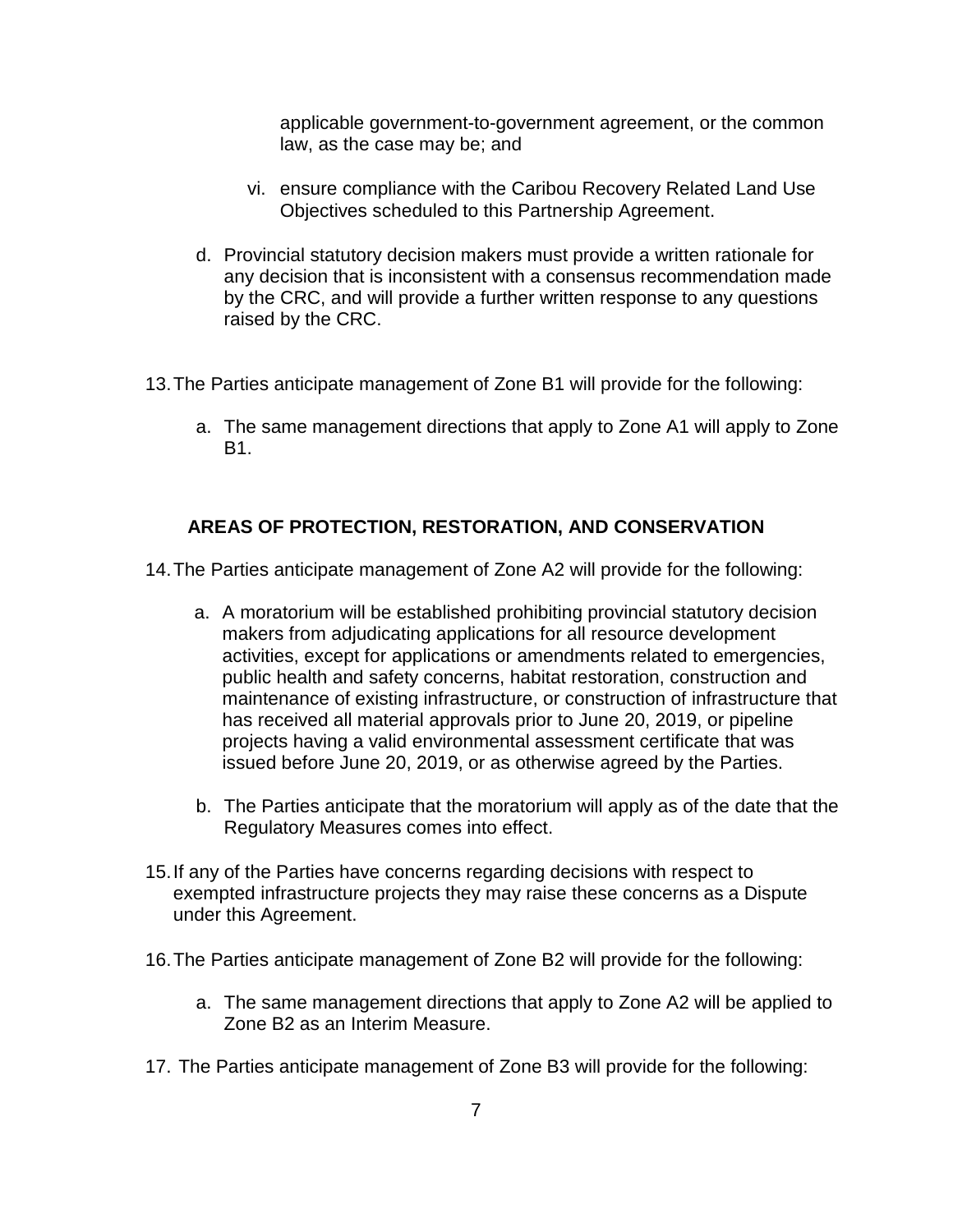- a. The same management directions that apply to Zone A2 will be applied to Zone B3 as an Interim Measure;
- 18. The Parties anticipate management of Zone B4 will provide for the following:
	- a. The management directions that apply to Zone A1 will apply to Zone B4, with such modifications, if any, the Parties may agree are appropriate in consideration of the restoration and conservation focus of Zone B4.

# **REGULATORY MEASURES**

- 19. Signatory British Columbia Ministers will seek to bring forward Regulatory Measures for approval to give full effect to the terms of this Partnership Agreement.
- 20. British Columbia will take any additional steps that may be necessary to give effect to the implementation of Regulatory Measures.
- 21. Canada, Saulteau and West Moberly are entering into this Agreement with the expectation that British Columbia will approve and implement the Regulatory Measures according to the Milestones scheduled to this Partnership Agreement ("**Milestones**").
- 22. British Columbia has identified draft Caribou Recovery Related Land Use Objectives as set out in Schedule 2. The Parties agree to establish a Technical Working Group with a mandate to develop Caribou Recovery Related Land Use Objectives for the Parties according to the terms of reference set out in schedule 3, and the Milestones set out in schedule 4.
- 23. British Columbia will consult with the other Parties on the Regulatory Measures and will incorporate any recommendations from the other Parties that may be reasonably necessary to give full effect to the terms of this Partnership Agreement.
- 24. Before any Regulatory Measures respecting Zones A1 and A2 expire, and until the Parties reach agreement on permanent measures for the recovery of the Central Group of Southern Mountain Caribou, or agree that the Shared Recovery Objective has been met, British Columbia intends to, and will take all reasonable steps required to renew the Regulatory Measure.
- 25. Before any Regulatory Measure respecting Zone B1 expires and until the Parties reach agreement on a co-management decision-making framework (described below), or agree that the Shared Recovery Objective has been met, British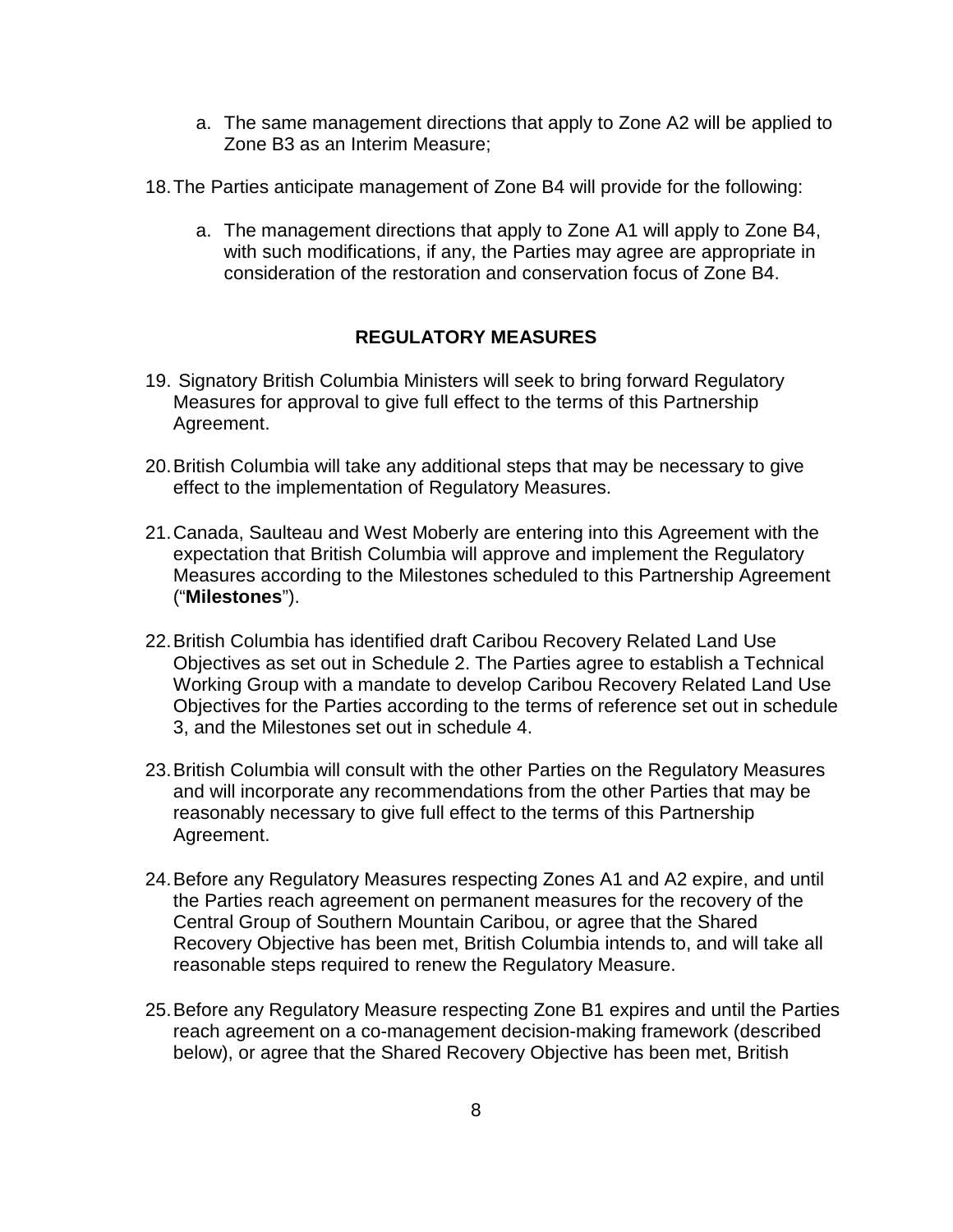Columbia intends to, and will take all reasonable steps required to renew the Regulatory Measure.

- 26. Before any Regulatory Measure respecting Zone B2 expires and until the Parties reach agreement on permanent measures with respect to each of the areas subject to pre-existing commitments, British Columbia intends to, and will take all reasonable steps required to renew the Regulatory Measure.
- 27. Before any Regulatory Measure respecting Zone B3 expires and until the establishment of a permanent protected area for the lands in Zone B3 in accordance with the terms of this Partnership Agreement, British Columbia intends to, and will take all reasonable steps required to renew the Regulatory Measure.
- 28. BC will not seek to amend, rescind or replace any Regulatory Measure without the written agreement of the other Parties.

### **FIRST NATIONS AND STAKEHOLDER ENGAGEMENT**

- 29. Upon the initialing of this Partnership Agreement, BC initiated First Nations, community and stakeholder consultations with respect to all aspects of this Partnership Agreement based upon agreed information. Canada, West Moberly and Saulteau participated in and supported the planning and implementation of these consultations. The level and type of participation by each First Nation was and is at their discretion.
- 30. Any Party may propose, and the other Parties may agree to, modifications to the boundary of Zone B3. Any discussions between the Parties respecting proposals for boundary modifications should be completed by May 31, 2020.
- 31. If no modifications are agreed to, or if the Parties agree to amended boundaries, then immediately following the completion of the discussion period, BC will commence implementation of all necessary steps to make permanent the moratorium on activities within the boundaries of Zone B3 (e.g. Class A Park or similar). BC will complete those steps in accordance with the Milestones.
- 32. By May 31, 2020, the Parties will review approved and planned roads and cut blocks of forest licensees and BC Timber Sales (BCTS), and other imminent development activity within Zones A2, B2, and B3, and, acting reasonably, will take steps to address any economic consequences of the pending deferrals and any consequences of the proposed activity for caribou recovery. The Parties will engage constructively with Licensees and other relevant proponents while undertaking the review.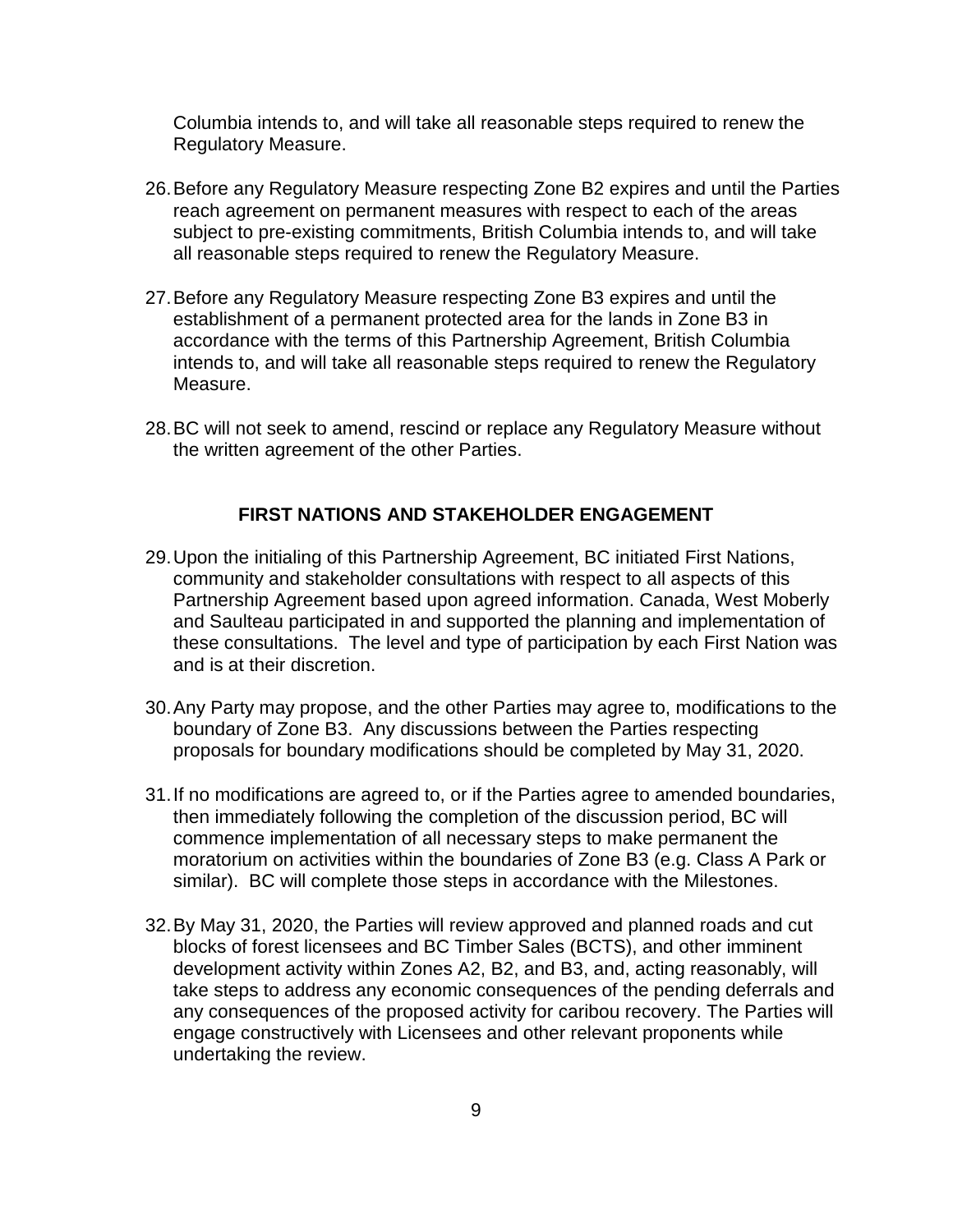### **ADDITIONAL HABITAT PROTECTION AND RESTORATION MEASURES**

#### **Reducing Disturbance across Critical Habitat**

33. BC will develop a plan acceptable to the Parties which demonstrates the measures BC will take to begin achieving net decreases in the overall percentage of disturbed critical habitat within the Central Group, in accordance with the Milestones. For the purposes of this section, critical habitat means habitat that is necessary for the survival or recovery of caribou and that is identified as caribou critical habitat in the Recovery Strategy or in an action plan (as defined in section 2(1) of the *Species at Risk Act*) for caribou.

#### **Mitigation and Offset Program**

34. BC will develop a habitat mitigation and offset program acceptable to the Parties that requires demonstration of a net-neutral or positive effect on caribou habitat from any potential resource development activities within Central Group critical habitat to be fully implemented in accordance with the Milestones. Habitat offsets may include financial contributions to support effective protection and restoration of Central Group critical habitat.

#### **Habitat Restoration Projects**

- 35. Canada and British Columbia agree to support the habitat restoration projects being planned and undertaken by the Society within the Pine LPU, and will work collaboratively with the Society to identify opportunities to implement those and other habitat restoration projects. The support for planned projects could include: Mt. Frank Roy; Doonan Creek Road; Upper Amoco Road; Lower Amoco Road; Hungry Trail (Silver Sands); Peck Creek-Upper Carbon Road; Mt. McAllister; Three Licks Trail; and Gething Area.
- 36. The Parties will confirm a multi-year financial commitment before or as soon as practical after the Effective Date to help ensure the success of planned caribou habitat restoration programs.

#### **Managing Motorized Recreation**

37. BC will develop and implement a management plan for motorized recreation to achieve the Shared Recovery Objective for the Central Group of Southern Mountain Caribou. The design and implementation of the management plan will be undertaken jointly with representatives of the other Parties, and in consultation with technical experts, First Nations, local governments, and snowmobile clubs. The management plan may provide for the restriction of recreational motor vehicle access within prescribed areas of caribou habitat, the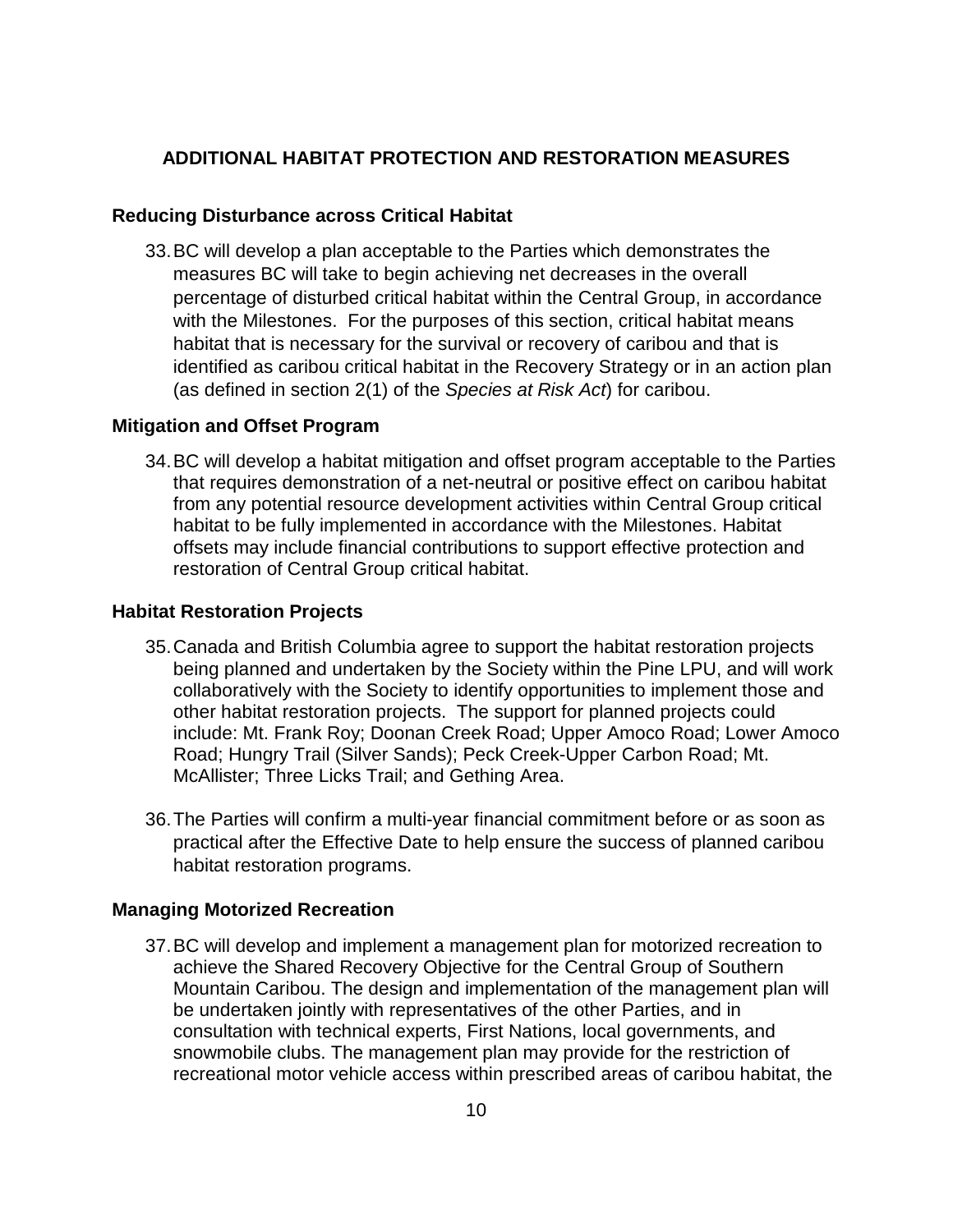enhancement of recreational facilities in appropriate areas, and other measures consistent with similar plans in British Columbia.

#### **Managing Predation**

38. BC will implement in consultation with Saulteau and West Moberly, effective predator management programs to be conducted annually throughout each LPU until the Parties agree that habitat conditions no longer require it. Saulteau and West Moberly will publicly support those predator management programs, provided the Parties commitments in this Partnership Agreement are being upheld.

#### **Indigenous Guardian Program**

- 39. Saulteau and West Moberly will take the lead in planning for and initiating an indigenous guardian program, in consultation with Canada and BC.
- 40. Canada and BC agree to facilitate the implementation of an agreed-upon program, with a view to establishing a program that is effective, long-term and sustainable.

#### **Maternal Penning**

- 41. Canada and British Columbia acknowledge the success of the maternal penning program initiated and implemented by Saulteau and West Moberly, and are committed to providing long-term support for the program for so long as it continues to contribute to caribou recovery.
- 42. The Parties will confirm a multi-year financial commitment to help ensure the future success of the program before or as soon as practical after the Effective Date.
- 43. The benefit of the maternal penning program to caribou recovery will be periodically assessed by the Parties.

# **Conservation Measures Not to be Offset in Caribou Habitat**

44. British Columbia will take appropriate steps to ensure that the conservation measures that are to be applied in any Zone will not be offset by an increase in activities that are detrimental to caribou in other areas of caribou habitat within the Pine, Quintette or Narraway LPUs.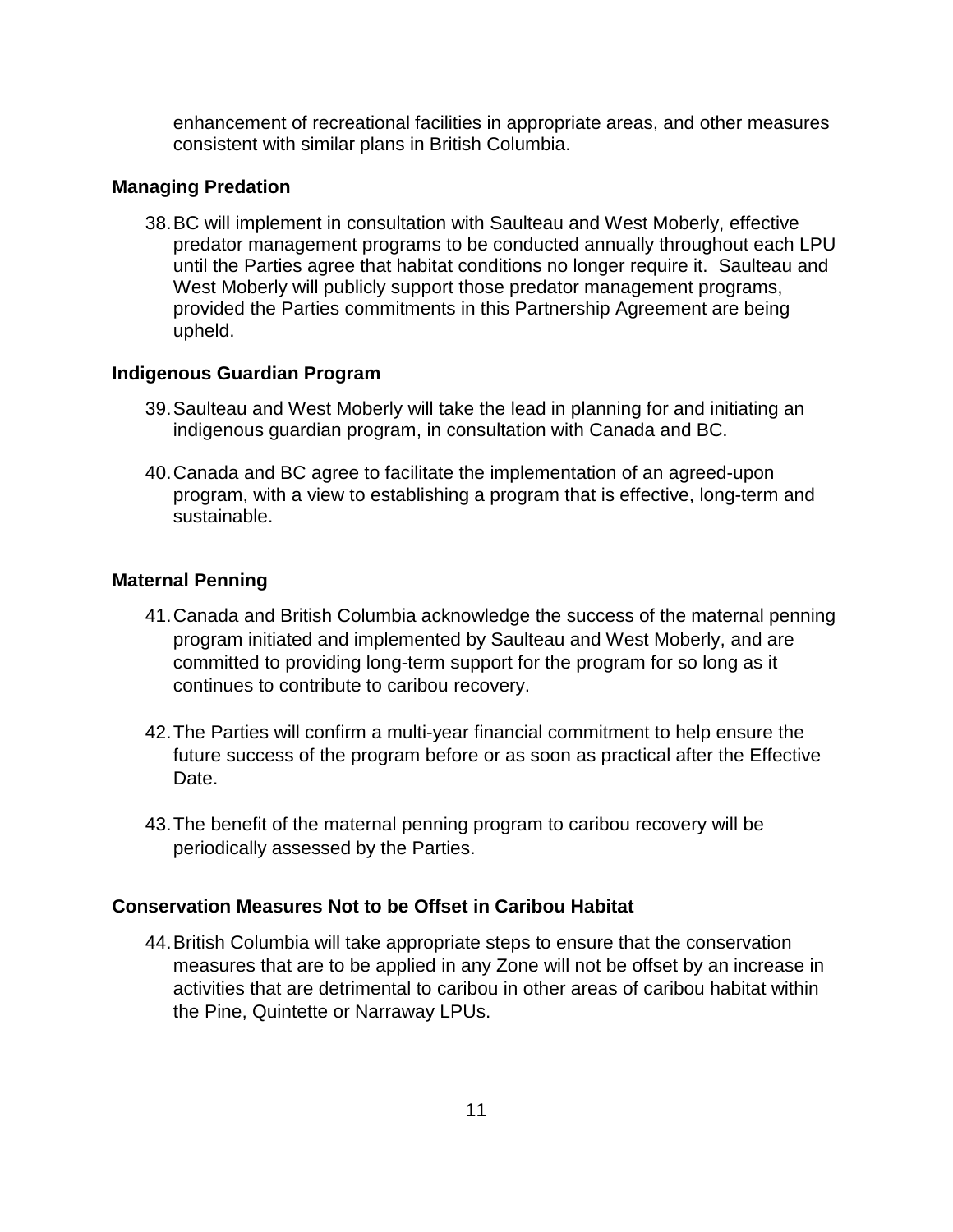### **Review of Annual Allowable Cut (AAC)**

- 45. The Parties acknowledge that the Regulatory Measures implemented as part of this Partnership Agreement may impact timber available for harvest, and upon implementation of these measures, the Chief Forester may need to adjust the AAC for each forest management unit within the Pine, Quintette, and Narraway LPUs in accordance with section 8 of the *Forest Act.*
- 46. The Parties will notify the Chief Forester of the implementation of any Regulatory Measures, and any other information related to caribou recovery within the Pine, Quintette, and Narraway LPUs.

### **COMMITMENT TO CO-MANAGEMENT AND OTHER NEW POLICIES**

- 47. British Columbia, West Moberly, and Saulteau are committed to negotiating and seeking agreement on the measures through which a co-management board with a consensus decision-making framework in relation to the protection and recovery of caribou can be established as a successor to the CRC.
- 48. In addition, British Columbia, West Moberly, and Saulteau will discuss and explore a consensus based co-management framework for the recovery of caribou, the preservation of Saulteau and West Moberly cultural values, and the sustainable management of lands and resources within Zone B for caribou recovery.
- 49. British Columbia will invite Saulteau and West Moberly to establish a working group, with a mandate and adequate resources, to collaborate on the development of a new provincial policy on Crown-Indigenous dispute resolution processes.
- 50. It is BC's intention to seriously and diligently engage Saulteau and West Moberly on these matters in accordance with the Milestones, or as otherwise agreed.
- 51. Canada will discuss with the other Parties its preferred level of participation in a future co-management framework prior to the establishment of a comanagement board.

### **MONITORING AND REPORTING**

52. The Parties agree to develop and implement a cooperative and hierarchal monitoring and assessment framework to inform both an adaptive management approach and facilitate Canada's measurement of progress as Canada intends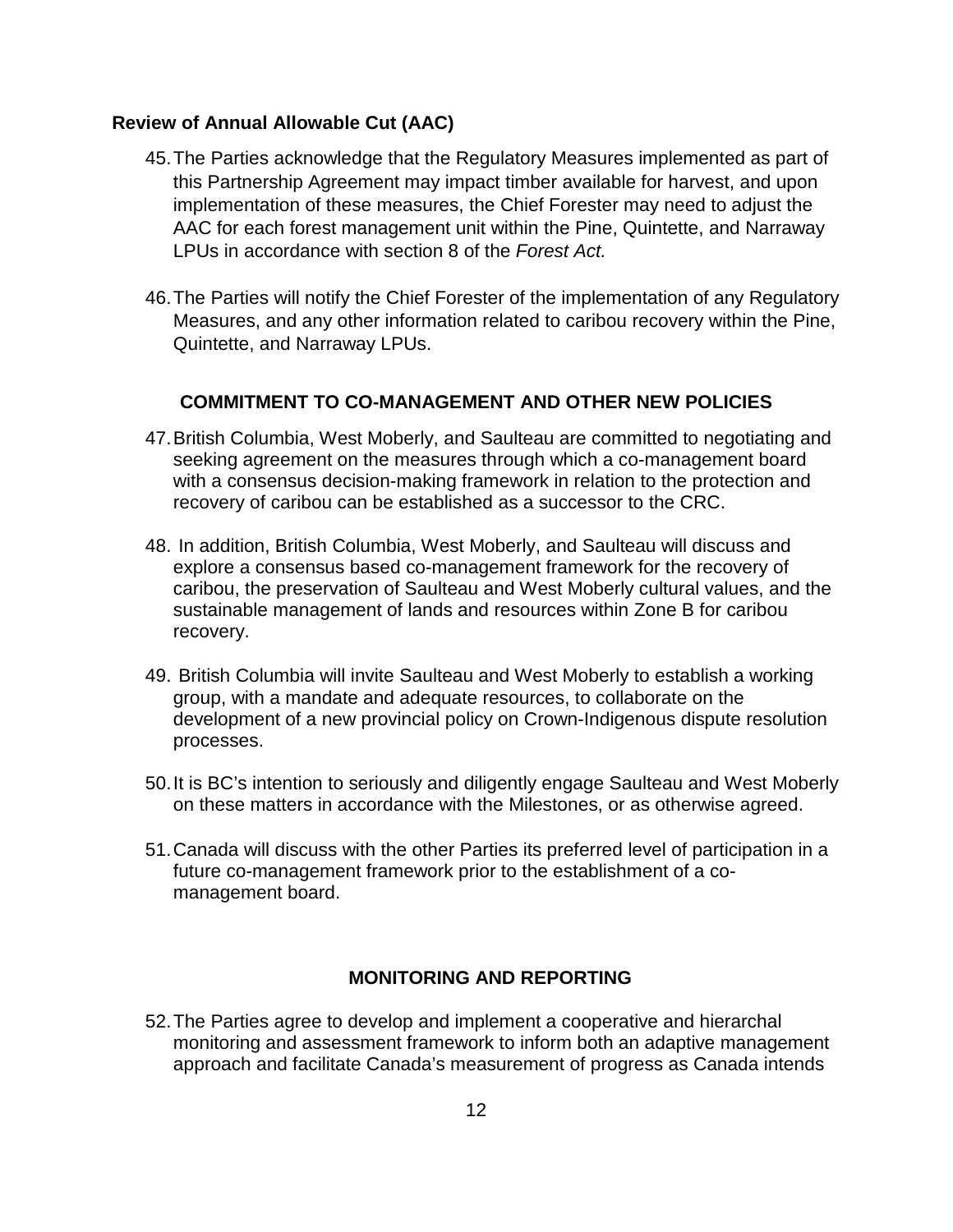to report on the Partnership Agreement as required under Sections 63 and 126c of SARA.

53. The Parties will review the Regulatory Measures and the terms and commitments under this Partnership Agreement every five years and may agree upon amendments thereto that are intended to strengthen their commitments to each other under this Partnership Agreement and support achievement of the Shared Recovery Objective.

### **FINANCIAL ARRANGEMENTS AND SUPPORT**

- <span id="page-12-0"></span>54. The Parties recognize that significant financial investment is required in the short, medium, and long-term if the Parties are to have any prospect of achieving the Shared Recovery Objective. The Parties further acknowledge that British Columbia and Canada bear the primary responsibility for providing or otherwise securing the necessary investment.
- 55. Canada and British Columbia agree to seek adequate funding for:
	- a. the implementation of this Partnership Agreement and the obligations set out herein;
	- b. the Indigenous Guardian program described in sections 39 and 40;
	- c. the maternal penning program described in section 41;
	- d. the establishment and management of such provincial protected and conserved areas as may be brought into effect through the Regulatory Measures;
	- e. the implementation of the CRC as established under Schedule 1;
	- f. habitat restoration planning and restoration activities; and
	- g. the meaningful and effective participation of Saulteau and West Moberly in processes related to this Partnership Agreement.
- 56. British Columbia, Saulteau, and West Moberly are entering into this Partnership Agreement with the understanding that Canada will prioritize consideration of any application for funding from the Canada Nature Fund, or other sources of funding for the establishment of protected areas or other effective conservation measures in Zone B referred to in this Partnership Agreement, subject to applicable terms and conditions.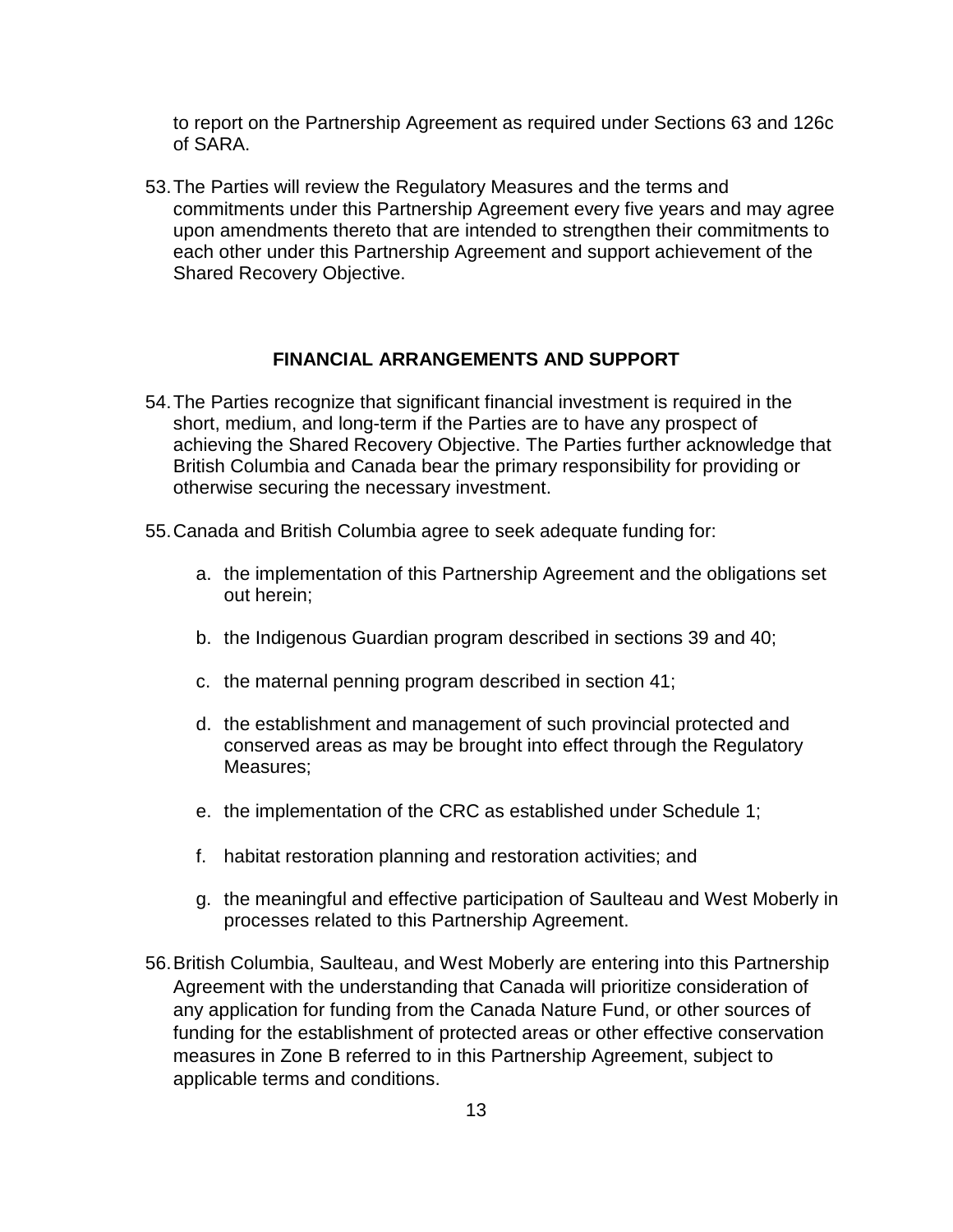- 57. The terms and conditions by which funding may be provided by BC and Canada for the categories set out in section 55 of this Partnership Agreement will be set out in separate funding agreements.
- 58. For greater certainty, Canada shall be guided by its applicable policies when developing and negotiating any funding agreements including those that may arise in the event of successful applications for additional funding from the Canada Nature Fund.
- 59. The Parties acknowledge that financial contributions by British Columbia and Canada are subject to:
	- a) there being sufficient monies available in an appropriation, as defined in the applicable federal or provincial *Financial Administration Act*, to enable Canada or British Columbia to make that payment, in any Fiscal Year or part thereof when any such payment is required; and
	- b) the federal or provincial Treasury Board not having controlled or limited expenditure under any appropriation necessary in order to make such payment.

# **DISPUTE RESOLUTION**

- 60. The Parties agree to use best efforts to resolve disagreements respectfully and efficiently.
- 61. Subject to the terms of this Partnership Agreement, if a disagreement arises concerning the interpretation or implementation of this Partnership Agreement (any such disagreement being a "**Dispute**"), the Parties will make good faith efforts to attempt to resolve the Dispute, including by participating in the following dispute resolution processes:
	- a. the Party raising the Dispute will deliver to the other Parties a written summary of the issues in dispute along with proposed measures to resolve the dispute (the "**Notice of Dispute"**);
	- b. within 30 days of receipt of the Notice of Dispute, senior decision-makers of the Parties will meet (in person or by telephone) and seek to resolve the Dispute;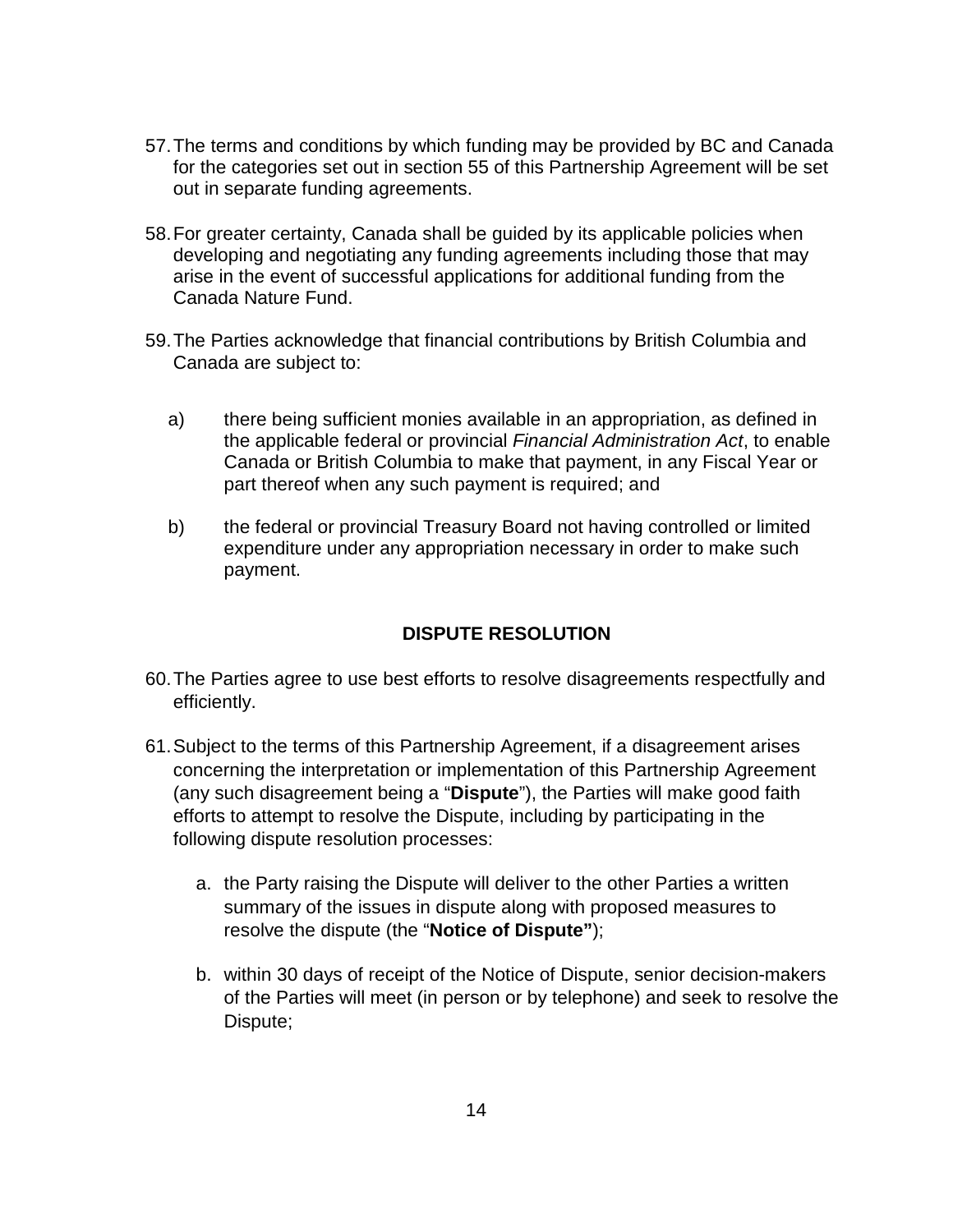- c. if the Dispute remains unresolved after the meeting of senior decisionmakers, the Parties will, if one of the Parties so requests in writing, utilize non-binding dispute resolution processes, including facilitation, mediation, or obtaining independent technical or legal advice under terms agreeable to the Parties, acting reasonably.
- d. if the Dispute remains unresolved after 90 days from the conclusion of the non-binding dispute resolution processes, the Dispute will, at the request of any of the Parties made after the Initial Five-Year Period, enter the termination process outlined in sections 62 through 75.

#### **TERM, TERMINATION AND WITHDRAWAL**

- 62. The effective date of this Partnership Agreement will be the date on which the last of the Parties to this Partnership Agreement, signs it ("Effective Date"). The term of this Partnership Agreement will commence when signed by each of the Parties and will expire after 30 years (the "Term").
- 63. Any commitment or term of this Partnership Agreement may be terminated or amended at any time by mutual agreement of the Parties.
- 64. The commitment and terms related to Regulatory Measures are not otherwise subject to termination or withdrawal and will continue for the term of this Partnership Agreement.
- 65. Subject to sections 67 and 68, the commitments and terms of this Partnership Agreement relating to the establishment and implementation of the CRC and other matters (the 'Other Terms') are not subject to termination or withdrawal for at least five years (the 'Initial Five Year Period').
- 66. During the Initial Five-Year Period, the Parties agree to follow the dispute resolution process set out in sections 60 and 61, and where applicable, the dispute resolution process set out in the Terms of Reference for the CRC.
- 67. After the Initial Five Year Period, if either of the First Nations withdraw from the Other Terms of this Partnership Agreement in accordance with this Agreement, then the Partnership Agreement will remain in force as between the other Parties.
- 68. After the Initial Five-Year Period, if both First Nations or BC withdraws from the Other Terms in accordance with this Partnership Agreement, then those terms will be terminated.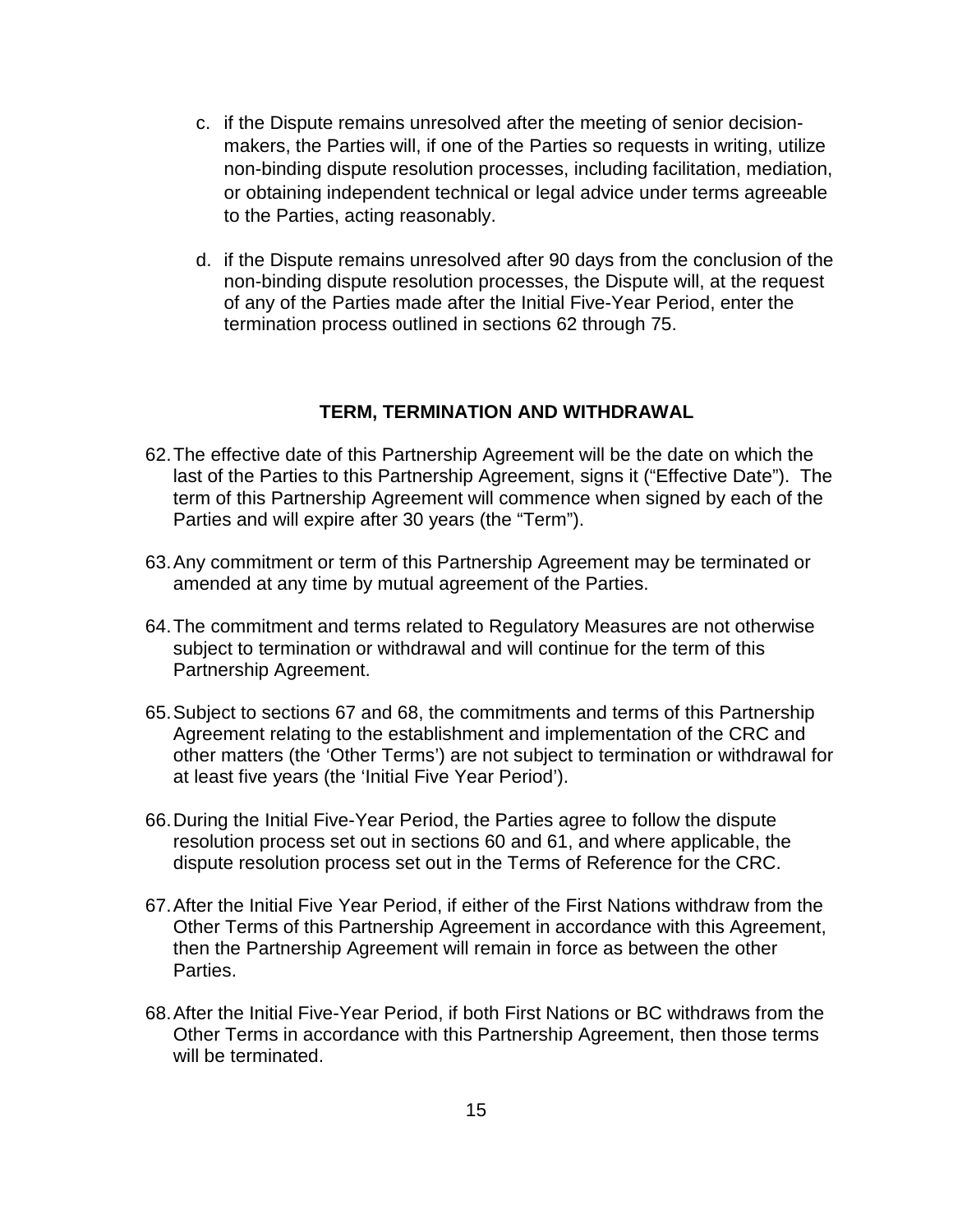- 69. If a Party wishes to withdraw from or terminate some, or all, of the Other Terms, then after the completion of either the dispute resolution processes set out in sections 60 and 61, or the Terms of Reference for the CRC, whichever is relevant in the circumstances, provided the Five Year Initial Period has expired, the Party wishing to withdraw or terminate may deliver to the other Parties a written summary of the issues and concerns that have caused the Party to wish to withdraw or terminate (the "Terminating Party" and the "Termination Notice").
- 70. Upon receipt of a Termination Notice, the senior decision-makers of the Parties will meet within 30 days to discuss and attempt to resolve the issues and concerns set out in the Termination Notice.
- 71. If the senior-decision makers of the Parties are unable to resolve the issues and concerns set out in the Termination Notice, the Parties will, acting reasonably, jointly request that an independent third party review the Termination Notice together with other submissions by the Parties and prepare a Report identifying whether any Party has acted unreasonably or has failed to fulfill its commitments in relation to this Partnership Agreement.
- 72. Each Party will bear its own costs in participating in the independent third party process, except that the Terminating Party will reimburse each of the other Parties for their share of any costs charged by the independent third party.
- 73. After receipt of the Report from the independent third party, the senior decisionmakers of the Parties will meet to discuss, and attempt to resolve the issues set out in the Termination Notice informed by the Report of the independent third party.
- 74. If senior decision-makers are unable to resolve the issues within 30 days of receipt of the Report then the Terminating Party may proceed to specify the effective date of their withdrawal from, or the termination of, the Other Terms of this Partnership Agreement provided the Initial Five Year Period has expired.
- 75. The effective date of withdrawal or termination will not be less than one year from the date of the Report.

#### **RESPONSIBILITIES UNDER SARA**

- 76. In addressing Canada's responsibilities under the *Species at Risk Act*, the Minister agrees to consider the following, as appropriate:
	- a. The timely implementation and outcomes for the species and its habitat, including critical habitat, as a result of this Partnership Agreement.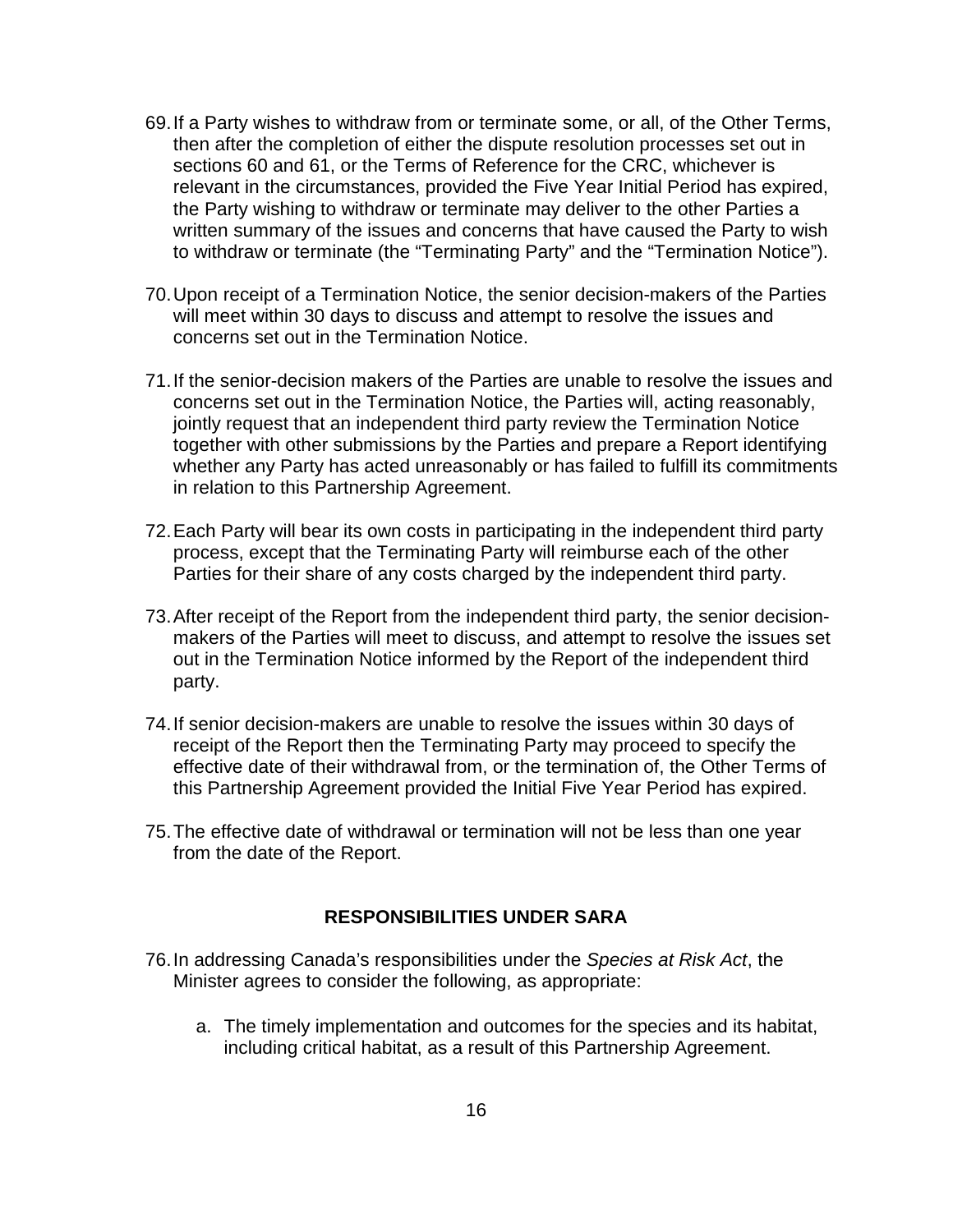- b. The enactment and implementation of any Regulatory Measure by BC contemplated by this Partnership Agreement.
- c. The amendment, rescinding, replacement or expiry of any Regulatory Measure by BC without the consent of the Parties;
- d. Termination of this Partnership Agreement; and
- e. Any other relevant factors.

### **INTERPRETATION**

- <span id="page-16-0"></span>77. The Preamble hereof and any schedules or appendices hereto form an integral part of this Partnership Agreement.
- 78. The Parties do not relinquish any jurisdiction, right, power, privilege, prerogative or immunity by virtue of this Partnership Agreement.
- 79. This Partnership Agreement does not alter the powers and duties established by SARA, the *Wildlife Act*, R.S.B.C. 1996, c. 488, the *Forest and Range Practices Act*, R.S.B.C. 2002, c .69, or any other federal or provincial legislation.
- 80. Nothing in this Partnership Agreement prevents or precludes a Party from seeking or the Governor in Council from making an order pursuant to s. 34, 61, or 80 of SARA.
- 81. Nothing in this Agreement creates a legal partnership between the Parties pursuant to the *Partnership Act* or otherwise.
- 82. Each of the Parties represent and warrant that the undersigned have the authority to enter into this Partnership Agreement on behalf of their respective Parties.

## **NOTICES**

- 83. A notice required or permitted to be given or made under this Partnership Agreement must be in writing and may be given or made in the following ways:
	- a) Delivered personally or by courier:
	- b) Emailed:
	- c) Transmitted by facsimile transmission; or
	- d) Mailed by post in Canada in any form which requires a receipt.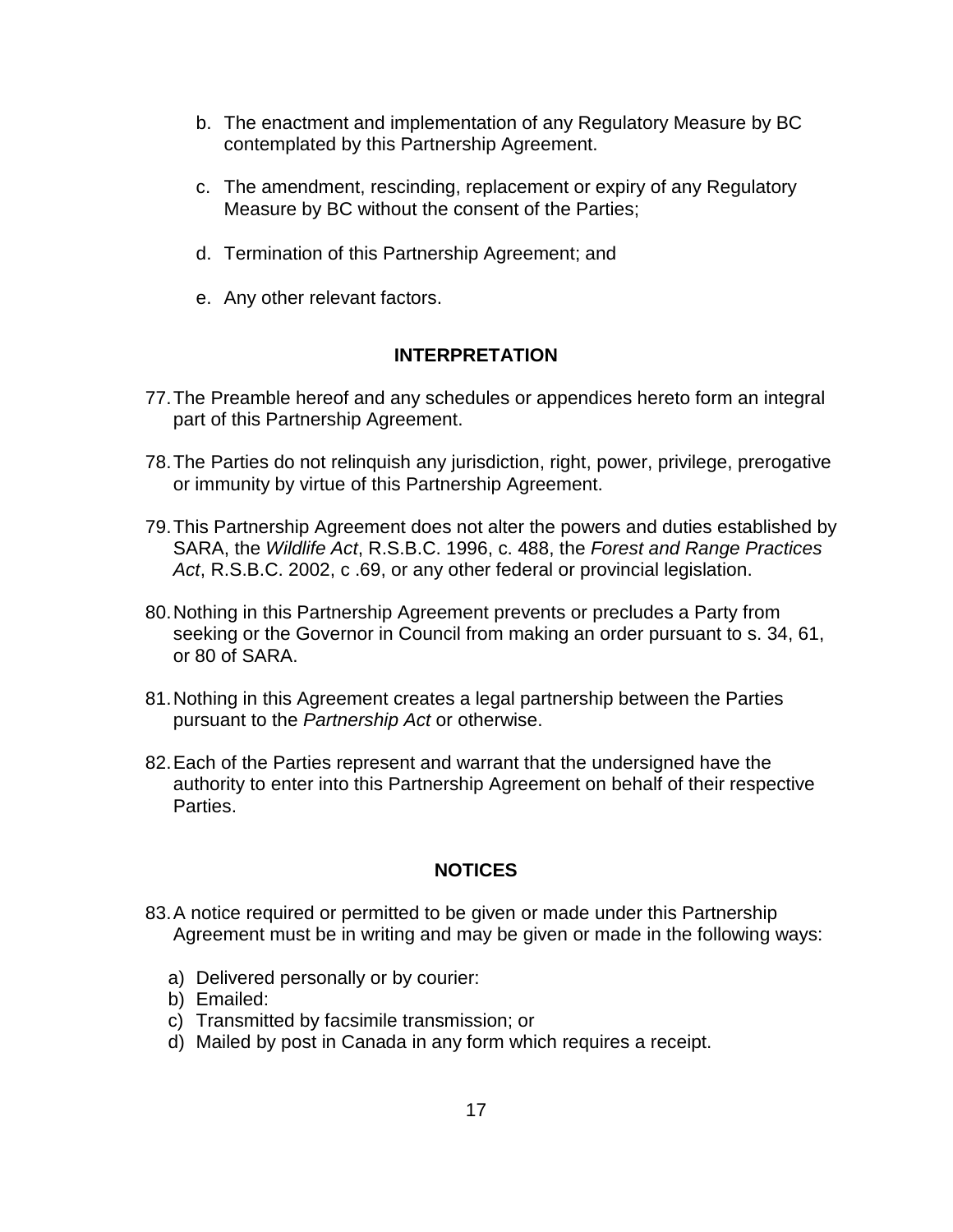84. A communication must be delivered, transmitted to the facsimile number, email or mailed to the address of the intended recipient set out below:

#### **For Canada**:

Minister of Environment and Climate Change 200 Sacré-Coeur Boulevard Gatineau QC K1A 0H3 Email: ec.ministre-minister.ec@canada.ca Facsimile: 819-938-9431

# **For British Columbia**:

Mailing address for all Ministers PO Box 9060 Stn Prov Govt Victoria BC V8W 9E2

Delivery addresses for Ministers Minister of Forests, Lands, Natural Resource Operations and Rural **Development** Room 248 Parliament Buildings Victoria, BC V8V 1X4 Email: FLNR.Minister@gov.bc.ca Facsimile: 250-387-1040

Minister of Environment and Climate Change Strategy Room 112 Parliament Buildings Victoria, BC V8V 1X4 Email: ENV.minister@gov.bc.ca Facsimile: 250-387-1356

Minister of Energy, Mines and Petroleum Resources Room 301 Parliament Buildings Victoria, BC V8V 1X4 Email: EMPR.Minister@gov.bc.ca Facsimile: 250-356-2965

#### **For Saulteau First Nations**:

Chief Ken Cameron Mailing address PO Box 1020 Chetwynd, BC V0C 1J0

Delivery address 1717 Boucher Lake Road Moberly Lake BC V0C 1X0 Email: chief\_council@saulteau.com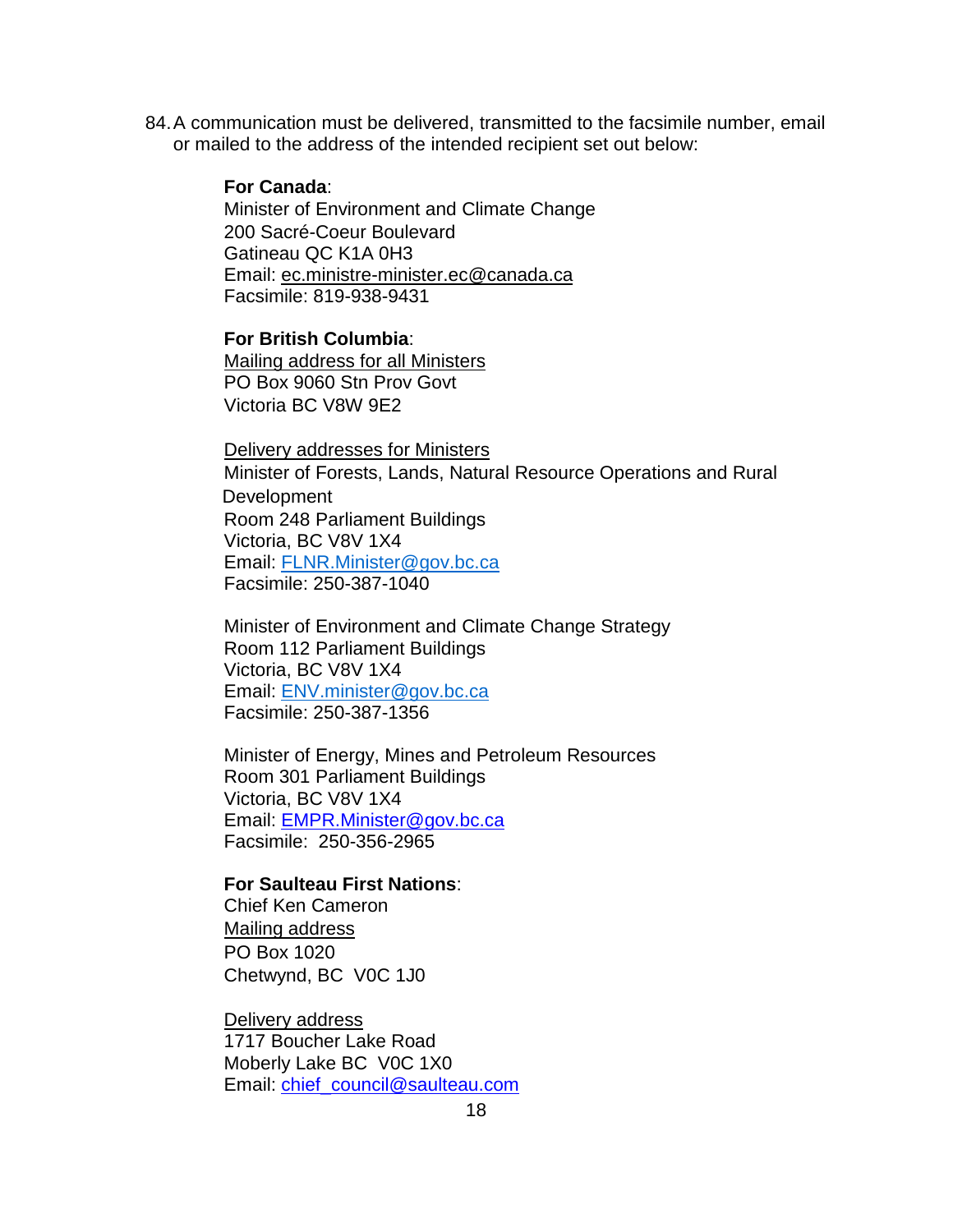Facsimile: 250-788-7261

## **For West Moberly First Nations**: Chief Roland Willson Mailing address PO Box 90 Moberly Lake, BC V0C 1X0

Delivery address PO Box 90 Moberly Lake, BC V0C 1X0 Email: rwillson@westmo.org Facsimile: 250-788-1141

### **GENERAL TERMS**

85. The Parties intend to implement the commitments and other measures contemplated in this Partnership Agreement honourably and in good faith. Where this Partnership Agreement requires a Party to obtain the consent of another Party, consent should not be withheld arbitrarily or unreasonably.

86. Nothing in this Partnership Agreement will be construed as:

- a. establishing, defining, limiting, denying, abrogating or derogating from any rights of Saulteau or West Moberly, including rights that may be recognized and affirmed under section 35(1) of the *Constitution Act, 1982*;
- b. an admission by any Party of the validity or invalidity of any claim regarding the existence or nature of any rights of Saulteau or West Moberly;
- c. an acknowledgement or admission by Canada or British Columbia that they have a constitutional obligation to provide financial or economic accommodation or compensation to Saulteau, West Moberly or any other party;
- d. waiving or limiting any right to access any process or legal proceeding, or the position any Party may take in any process or proceeding, except as expressly set out herein.
- e. accommodation or compensation for impacts of any project, process or policy, including the WAC Bennett Dam, Peace Canyon Dam, or Site C Dam, on the rights of Saulteau or West Moberly;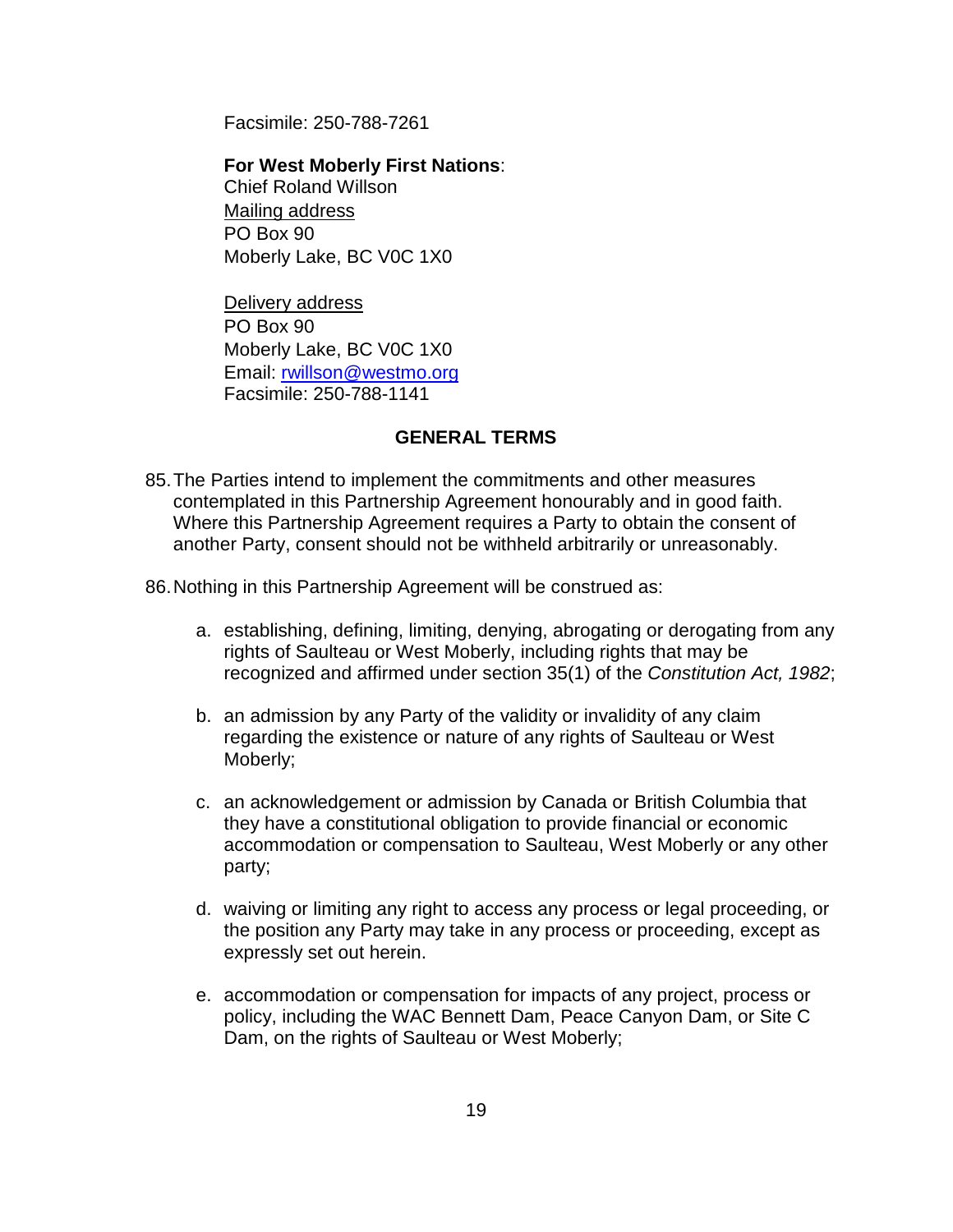- f. indicating that the conservation measures set out herein are sufficient to achieve the Shared Recovery Objective; or
- g. preventing any transfer of land or an interest in land to Saulteau or West Moberly pursuant to a land claim settlement or other agreement.
- 87. For greater clarity, nothing in this Partnership Agreement is intended to limit any obligations that any Party may have with another Party under any other agreement, protocol, or memorandum of understanding.
- 88. This Partnership Agreement is not a treaty or land claims agreement within the meaning of section 25 or 35 of the *Constitution Act, 1982.*
- 89. Time is of the essence.
- 90. This Partnership Agreement may only be amended from time to time by the Parties in writing. To be valid, any amendment must be in writing and duly executed by all the Parties to this Partnership Agreement at the time of the amendment.
- 91. Nothing in this Partnership Agreement restricts or limits the ability of Canada and British Columbia to consult and accommodate other First Nations, as appropriate.
- 92. The Parties shall support each other should a third party challenge, oppose or obstruct the Parties' efforts and commitments to recover caribou as set out in this Partnership Agreement.
- 93. This Partnership Agreement is legally binding upon the Parties.
- 94. This Partnership Agreement will be governed by and construed in accordance with the laws of the Province of British Columbia.
- 95. This Partnership Agreement may be entered into by each Party signing a separate copy of this Partnership Agreement (including a photocopy or facsimile copy) and delivering it to the other Parties by facsimile transmission or email. All executed counterparts taken together will constitute one agreement.
- 96. This Partnership Agreement and any rights or obligations under this Partnership Agreement may not be assigned in whole or in part.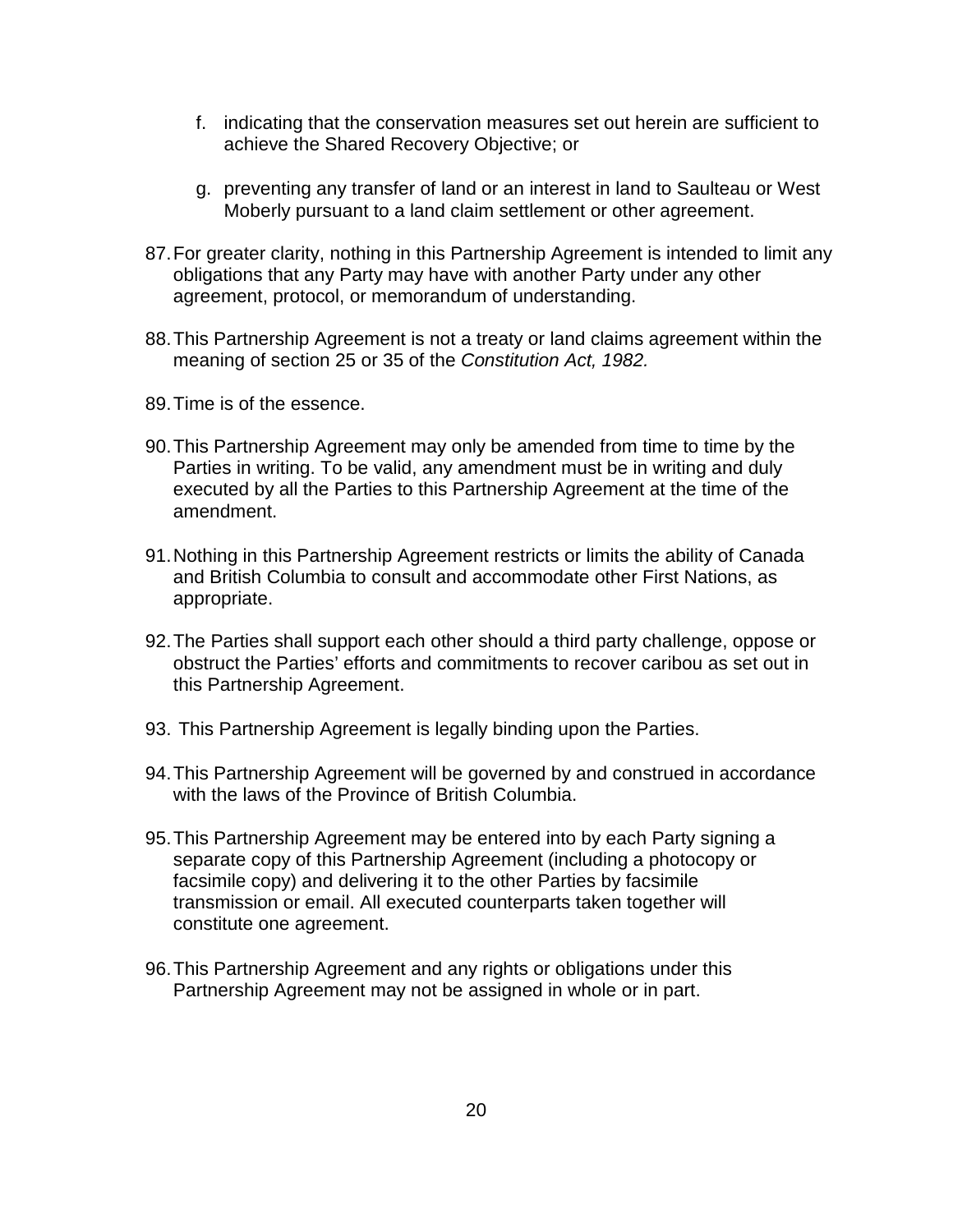**IN WITNESS WHEREOF**, the Parties have executed this Partnership Agreement:

On behalf of Her Majesty the Queen in Right of Canada, as represented by the Minister of Environment and Climate Change

\_\_\_\_\_\_\_\_\_\_\_\_\_\_\_\_\_\_\_\_\_\_\_\_\_\_\_\_\_\_\_ The Honourable Jonathan Wilkinson Minister of Environment and Climate Change

Signed this \_\_\_\_\_\_\_\_\_\_\_day of \_\_\_\_\_\_\_, 2020.

On behalf of Her Majesty the Queen in right of the Province British Columbia, as represented by the Minister of Forests, Lands, Natural Resource Operations and Rural Development

\_\_\_\_\_\_\_\_\_\_\_\_\_\_\_\_\_\_\_\_\_\_\_\_\_\_\_\_\_\_\_ The Honourable Doug Donaldson Minister of Forests, Lands, Natural Resource Operations and Rural Development

Signed this \_\_\_\_\_\_\_\_\_\_\_day of \_\_\_\_\_\_\_, 2020.

On behalf of Her Majesty the Queen in right of the Province British Columbia, as represented by the Minister of Environment and Climate Change Strategy

\_\_\_\_\_\_\_\_\_\_\_\_\_\_\_\_\_\_\_\_\_\_\_\_\_\_\_\_\_\_\_ The Honourable George Heyman Minister of Environment and Climate Change Strategy

Signed this \_\_\_\_\_\_\_\_\_\_\_day of \_\_\_\_\_\_\_, 2020.

On behalf of Her Majesty the Queen in right of the Province British Columbia, as represented by the Minister of Energy, Mines and Petroleum Resources

\_\_\_\_\_\_\_\_\_\_\_\_\_\_\_\_\_\_\_\_\_\_\_\_\_\_\_\_\_\_\_

The Honourable Bruce Ralston Minister of Energy, Mines and Petroleum Resources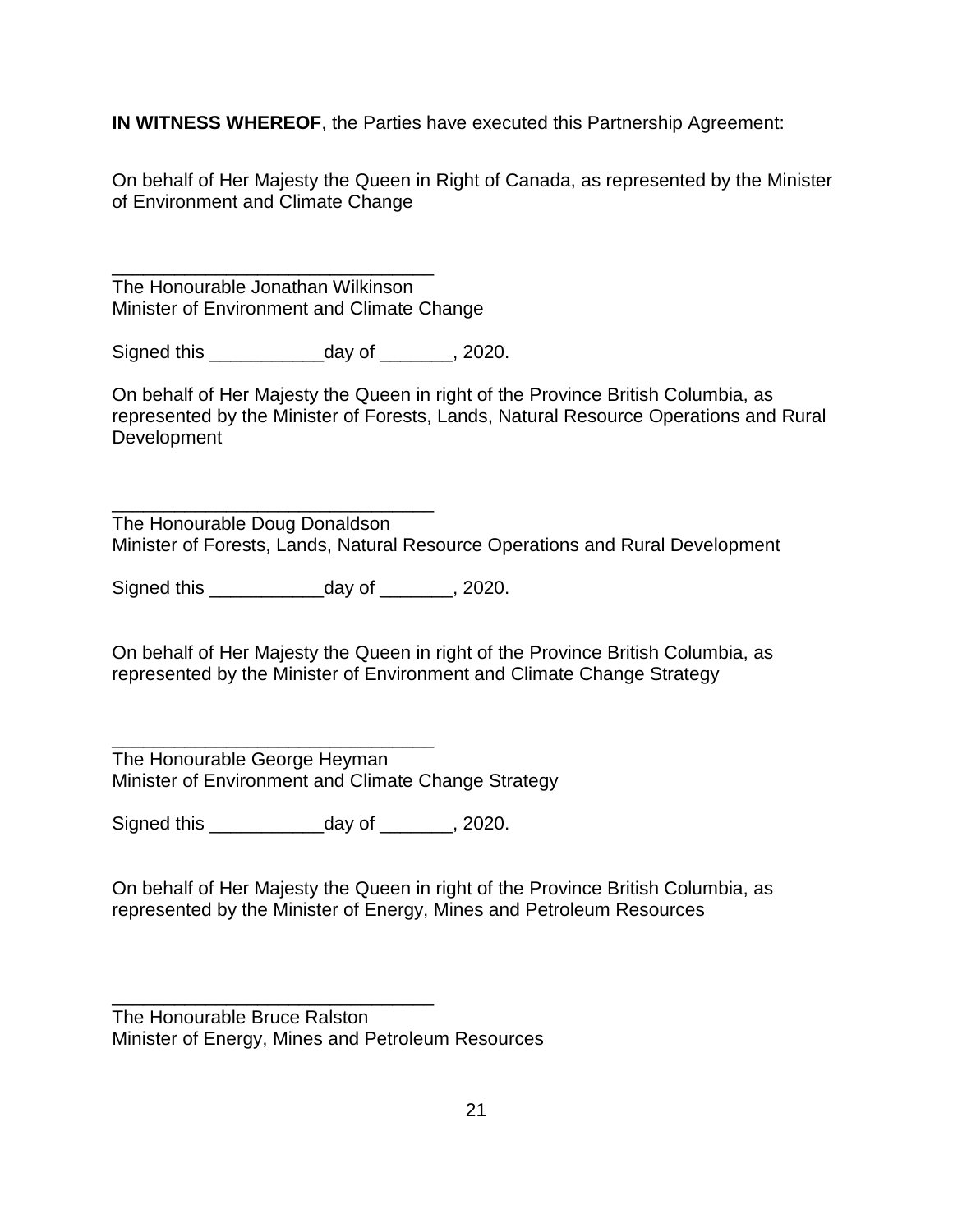Signed this \_\_\_\_\_\_\_\_\_\_\_day of \_\_\_\_\_\_\_, 2020. On behalf of Saulteau First Nations

\_\_\_\_\_\_\_\_\_\_\_\_\_\_\_\_\_\_\_\_\_\_\_\_\_\_\_\_\_\_\_ Chief Ken Cameron

Signed this \_\_\_\_\_\_\_\_\_\_\_day of \_\_\_\_\_\_\_, 2020.

On behalf of West Moberly First Nations

\_\_\_\_\_\_\_\_\_\_\_\_\_\_\_\_\_\_\_\_\_\_\_\_\_\_\_\_\_\_\_ Chief Roland Willson

Signed this \_\_\_\_\_\_\_\_\_\_\_day of \_\_\_\_\_\_\_, 2020.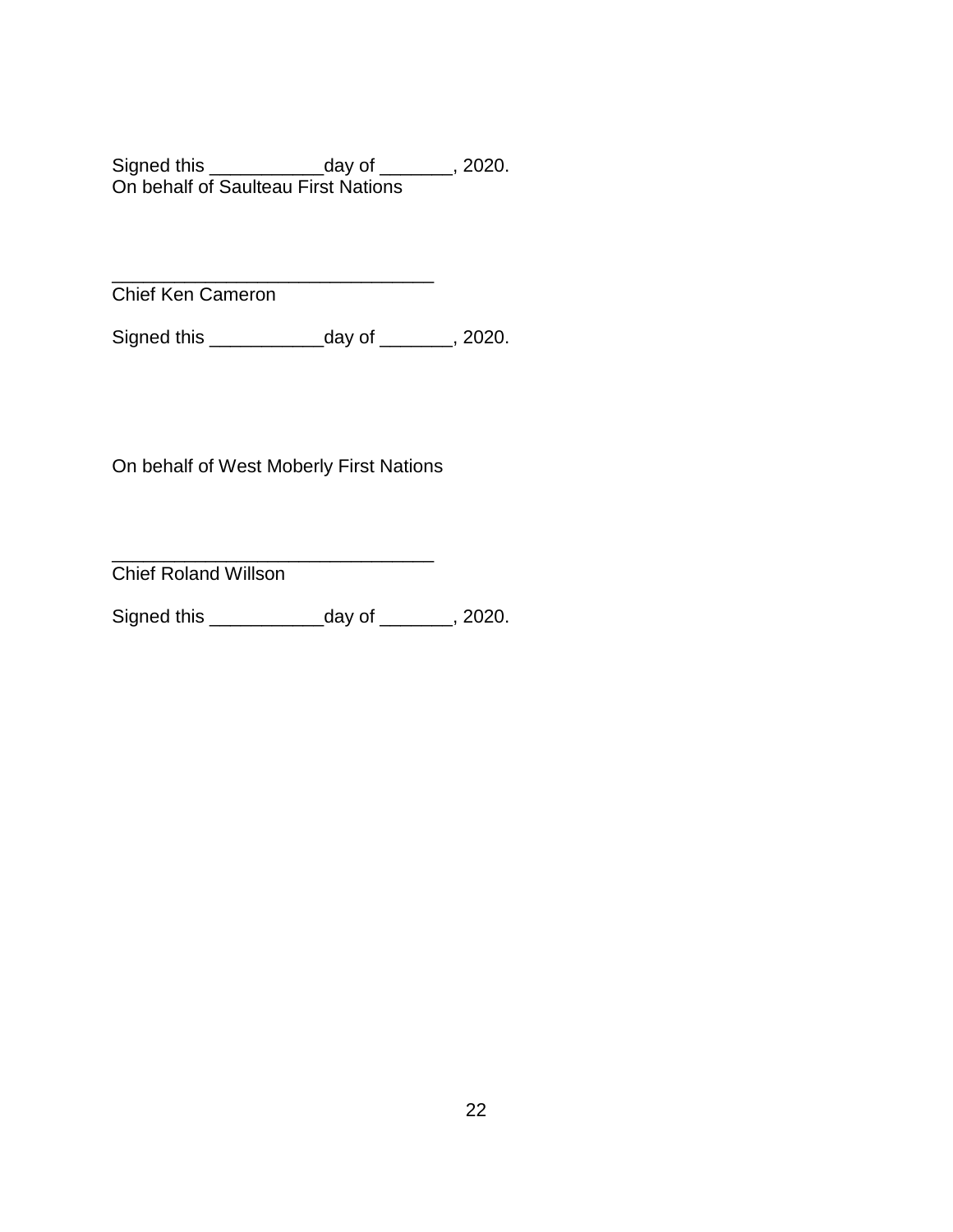<span id="page-22-0"></span>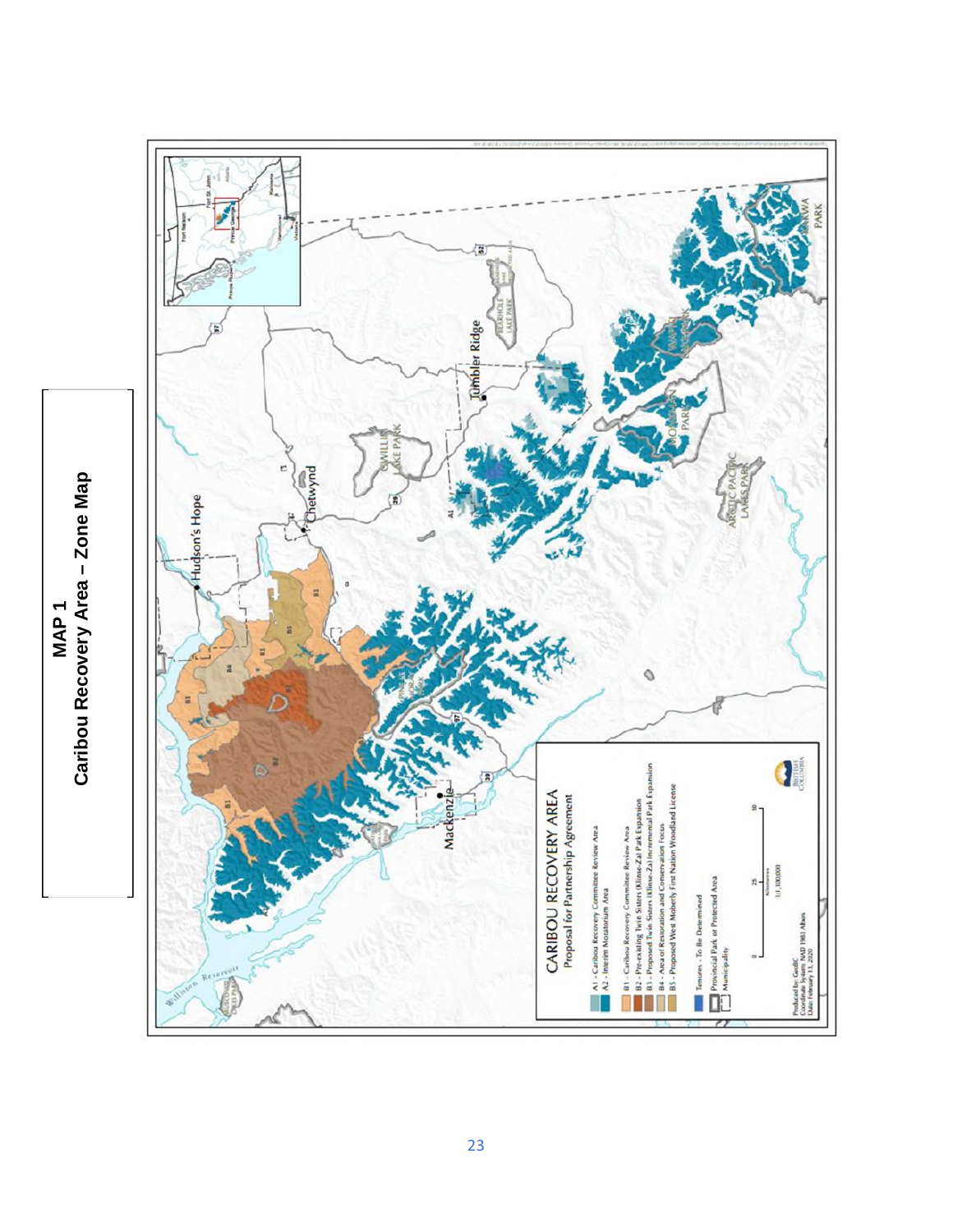# **SCHEDULE 1**

# **Caribou Recovery Committee Terms of Reference**

# **1. Composition and Meetings**

- a. The Committee will be comprised of one representative from each of British Columbia, Canada, West Moberly, and Saulteau.
- b. Each Party will identify their representative and may identify an alternate or proxy.
- c. Quorum for the Committee is four, one representative from each Party.
- d. The Committee will endeavour to meet on a regular basis, at least monthly, with a review of the meeting frequency after six months.
- e. Meetings will be held in-person, unless each member of the Committee agrees to meet by teleconference.
- f. The location of the meetings will rotate between Vancouver and Northeast British Columbia.
- g. The Committee will appoint a Secretary whose responsibilities will include scheduling meetings, preparing document packages, and recording decisions.
- h. Each Party's representative will be responsible for chairing a meeting on a rotating basis, unless the members of the Committee otherwise agree.
- i. A Party may invite technical or other advisors to attend parts of meetings.
- j. The Committee members may agree to invite representatives from other organizations, including local governments and First Nations, to attend parts of a meeting.
- k. Where appropriate, British Columbia will consult with and seek input from a local government about issues before the Committee that may affect the interests of the local government.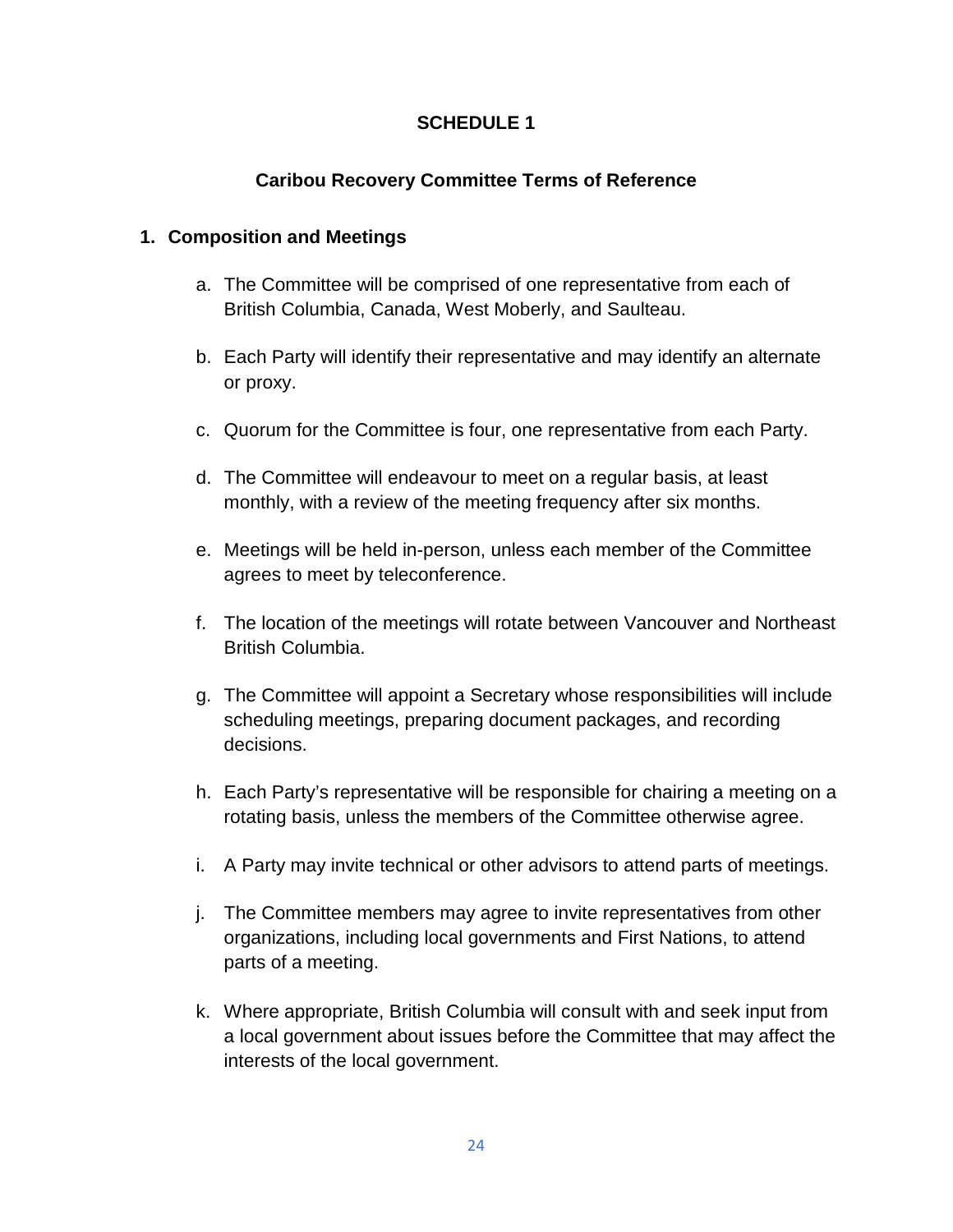l. Canada will review its participation on the Committee 12 months after the date of the creation of the Committee and may modify its role or level of participation. Should it wish to do so, Canada will notify the other parties in writing 30 days prior to a change in role or level of participation. Should Canada at a future date wish to again modify its participation in the Committee, it may notify the Parties of its intent to do so within 30 days of a change in role or level of participation.

# **2. Application Information Requirements**

An application for an activity to be considered by the Committee must include:

- a. All relevant information about the proposed activity, including:
	- i. purposes and objectives:
	- ii. proposed methods and timing:
	- iii. an explanation of any connections with existing projects or future projects or activities: and
	- iv. any reports, studies or analyses that may be relevant;
- b. Proposals and options to avoid any potential negative effects on caribou populations and habitat;
- c. A mitigation and offset plan prepared by a qualified wildlife biologist (e.g. RP Bio), incorporating proposals for:
	- i. mitigation measures:
	- ii. offsets:
	- iii. additional measures needed to ensure no harm to caribou populations or a net-benefit effect on caribou habitat: and
	- iv. strategies that ensure the project will contribute to achievement of the Shared Recovery Objective.
- d. Any other relevant information that the Committee may reasonably request.

The Committee may determine by consensus that additional information is required, either for all applications or on a case-by-case basis.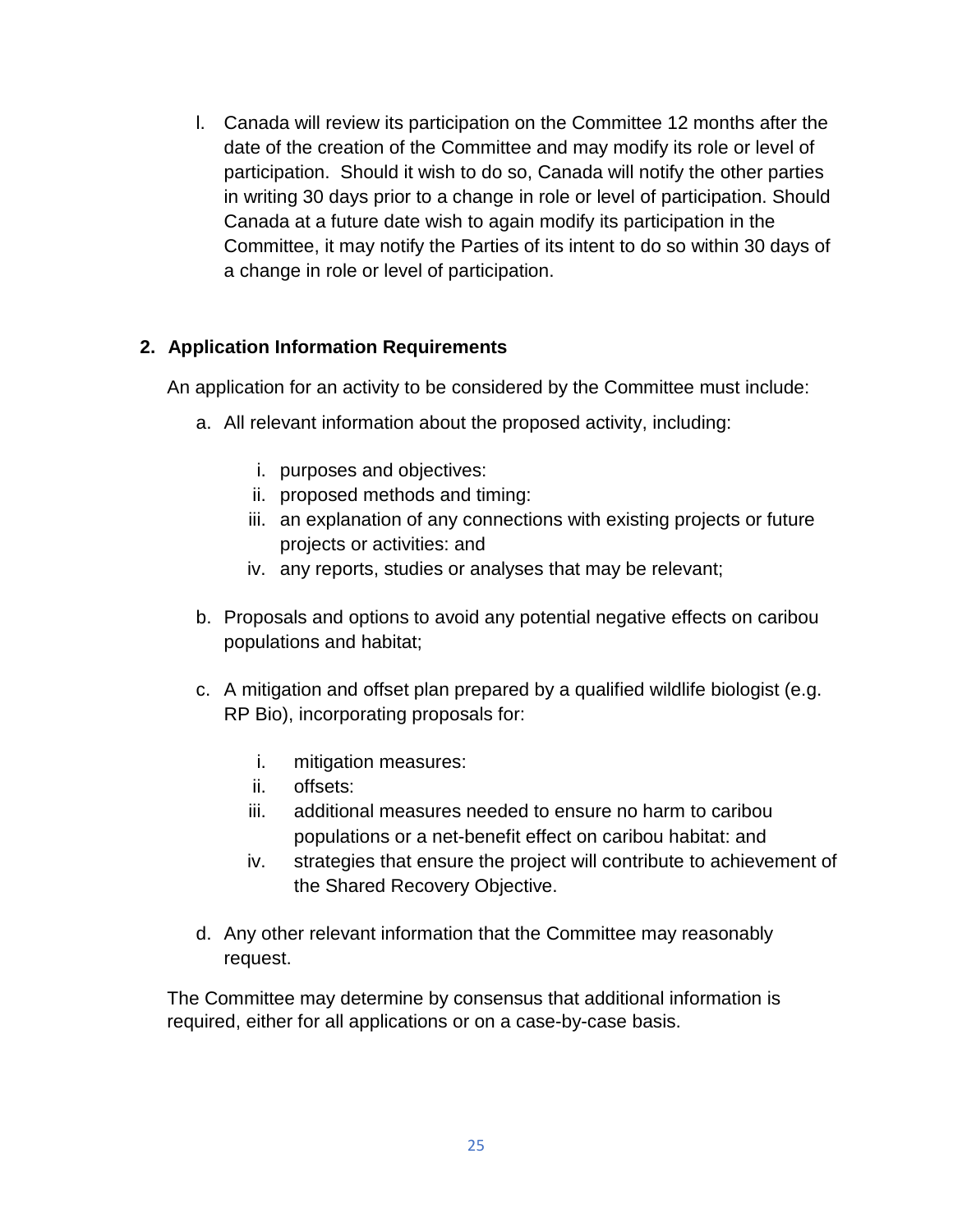# **3. Review Process**

The Committee will review and discuss complete applications, including on the basis of the following criteria:

- a. the extent to which options to avoid the impacts to caribou have been considered and pursued;
- b. the adequacy of any mitigation measures, offset plans and additional measures submitted by the proponent;
- c. the adequacy of the strategies proposed to contribute to the Shared Recovery Objective;
- d. the ability of the applicant to implement plans, measures, and strategies;
- e. the best available scientific and traditional knowledge regarding caribou;
- f. any caribou recovery plans for the Central Group; and
- g. other relevant criteria on a case-by-case basis.

Committee members will make reasonable efforts to work co-operatively and collaboratively with the other Committee members, with a view to the timely, efficient and effective review of applications.

# **4. Review of Forest Stewardship Plans**

- a. The Parties anticipate that Caribou Recovery Related Land Use Objectives for sustainable forestry activities within the Pine, Quintette and Narraway LPUs will require forest licensees to revise forest stewardship plans or related long-term forest management plans ("FSPs") for approval by British Columbia.
- b. Prior to such approval, the CRC will review the proposed revisions to the FSPs and provide a consensus recommendation concerning consistency with the Caribou Recovery Related Land Use Objectives.
- c. The CRC will not review applications for cutting permits or other administrative or operational activities submitted pursuant to a revised FSP that has been reviewed and recommended by the CRC in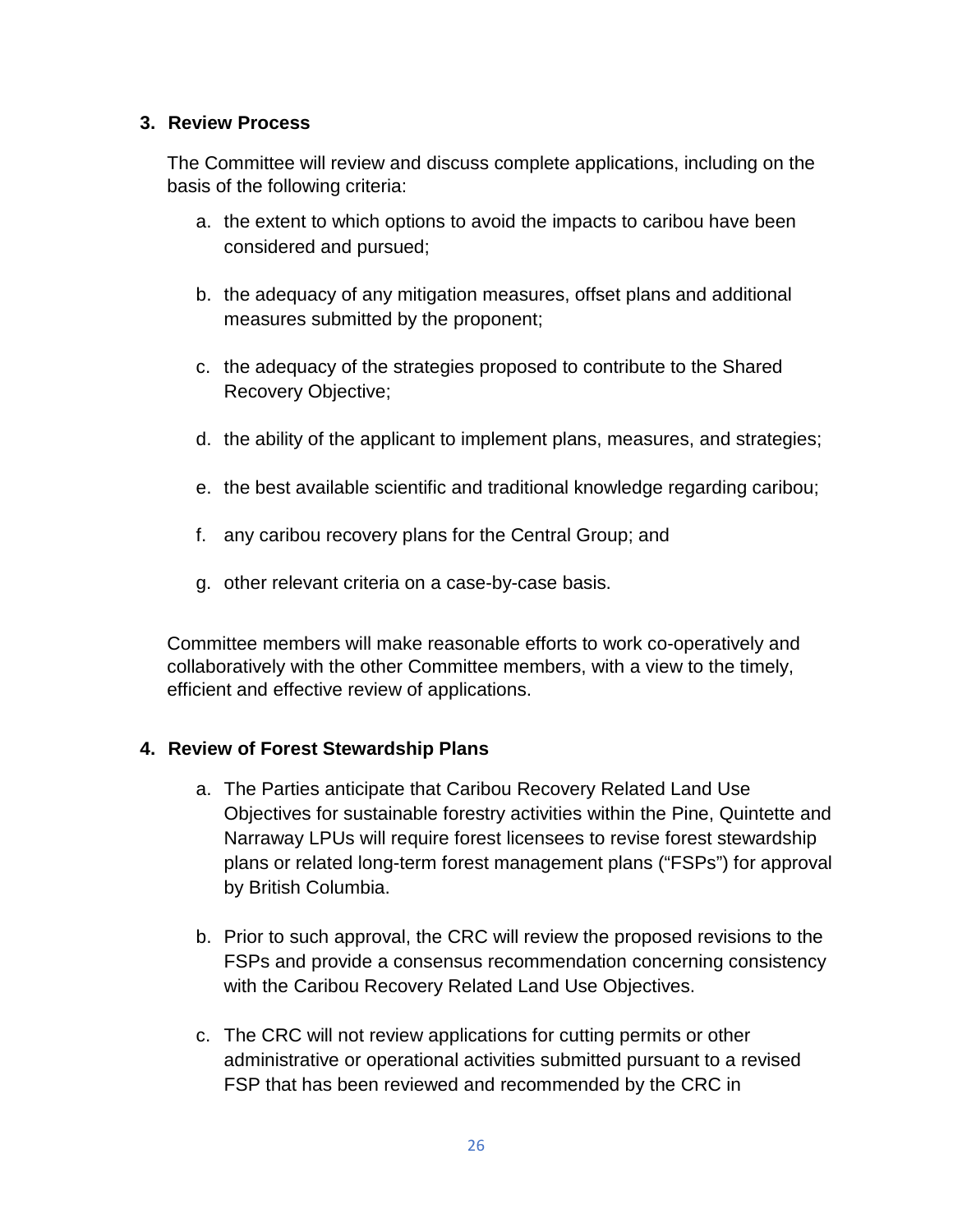accordance with these terms of reference and approved by British Columbia.

d. On an annual basis, the CRC will audit and review issued cutting permits and other authorizations for administrative or operational activities within the scope of amended FSPs, and will prepare a consensus report for the Parties concerning compliance with the amended FSPs and whether further amendments to the FSPs or new or modified Caribou Recovery Related Land Use Objectives are advisable.

# **5. Consensus Recommendations**

- a. All recommendations and other decisions of the Committee will be made by consensus, which requires unanimous assent from each of the representatives on the Committee.
- b. Recommendations will be informed by the information provided by the applicant, and any other information relevant to caribou recovery reviewed by the Committee.
- c. Recognizing that issues not related to caribou will be the subject of consultation and review through other consultation and review processes, Committee members will not prevent consensus for reasons unrelated to caribou recovery.
- d. Consensus recommendations of the Committee will be confirmed in writing by each representative, and provided to the statutory decision maker.
- e. The Committee may defer the review of, or reconsider, applications at subsequent Committee meetings.

## **6. Dispute Resolution**

a. In the event that the Committee is unable to reach a consensus recommendation with respect to an application, then following a thorough review and consideration of an application, the following steps aimed at dispute resolution will be followed: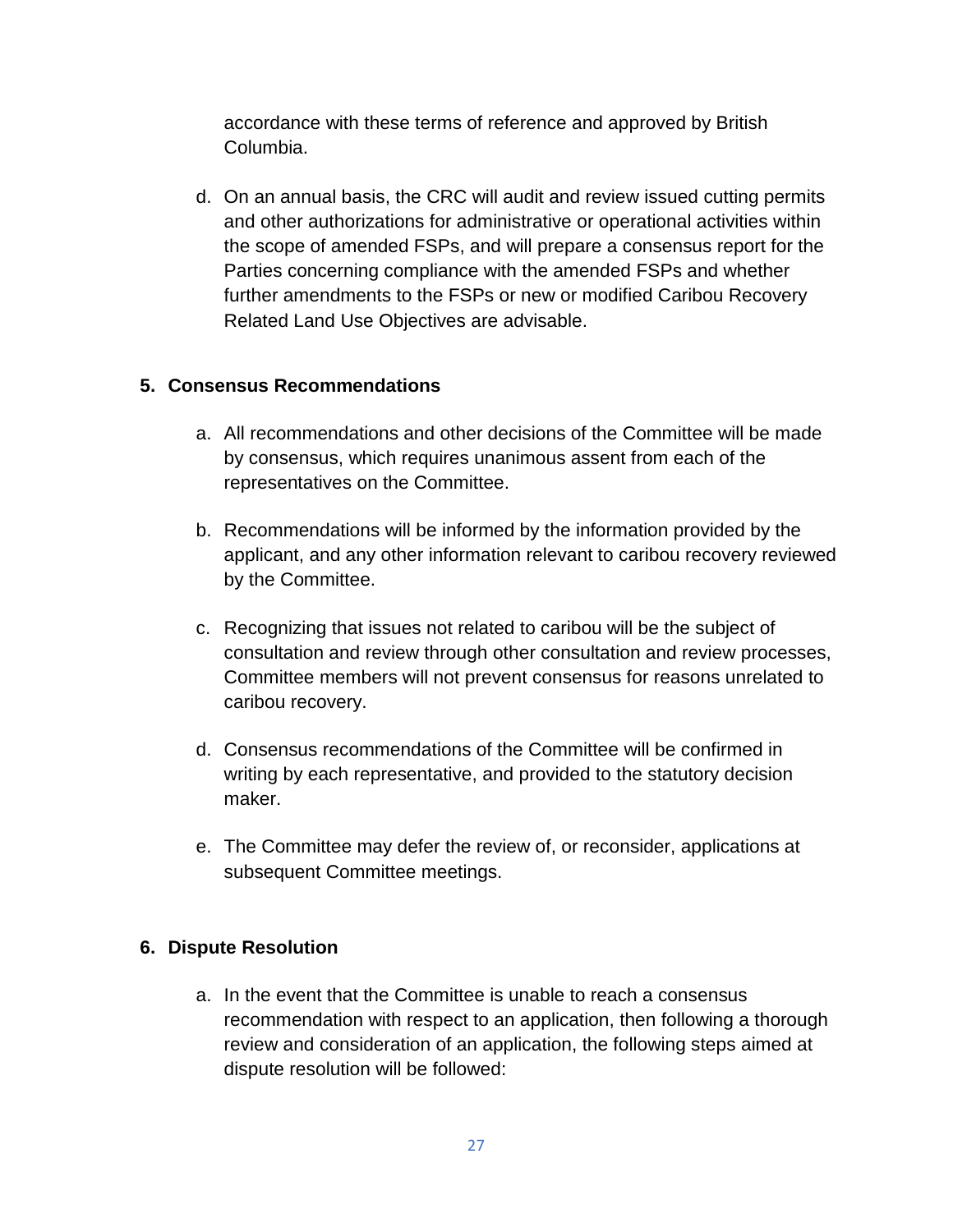- i. The members of the Committee will document, clarify and share their reasons for supporting or not supporting the application (this step may lead to consensus).
- ii. The Committee may engage the services of a facilitator or mediator, who will be asked to support the reaching of consensus. The mediator or facilitator will review all relevant information and may make non-binding recommendations to the Committee.
- iii. If the Committee is unable to reach consensus, including after a mediation process, the Committee will jointly appoint a qualified independent third party to hear from the Parties and assess the reasonableness of the positions taken by Committee members.
- iv. The independent third party will be asked to provide a report to the Committee, who will then have until their next scheduled meeting to reach consensus, after which all relevant information will be provided to senior representatives of the Parties with a view to reaching consensus.
- v. If there is no consensus among the senior representatives of the Parties within 45 days of the receipt of the independent third party's report, then the matter will be referred back to the Committee.
- vi. Upon the matter being referred back to the Committee, the Committee will either:
	- a. in the event that senior representatives reach a consensus decision, communicate that decision to the provincial statutory decision-maker as the consensus decision of the Committee; or
	- b. in the event that senior representatives are not able to reach consensus, then in recognition of the precautionary principle, the Committee will deem the application to be contrary to the achievement of the Shared Recovery Objective, and will communicate that consensus decision to the statutory decision-maker, together with a complete record of the Committee's deliberations.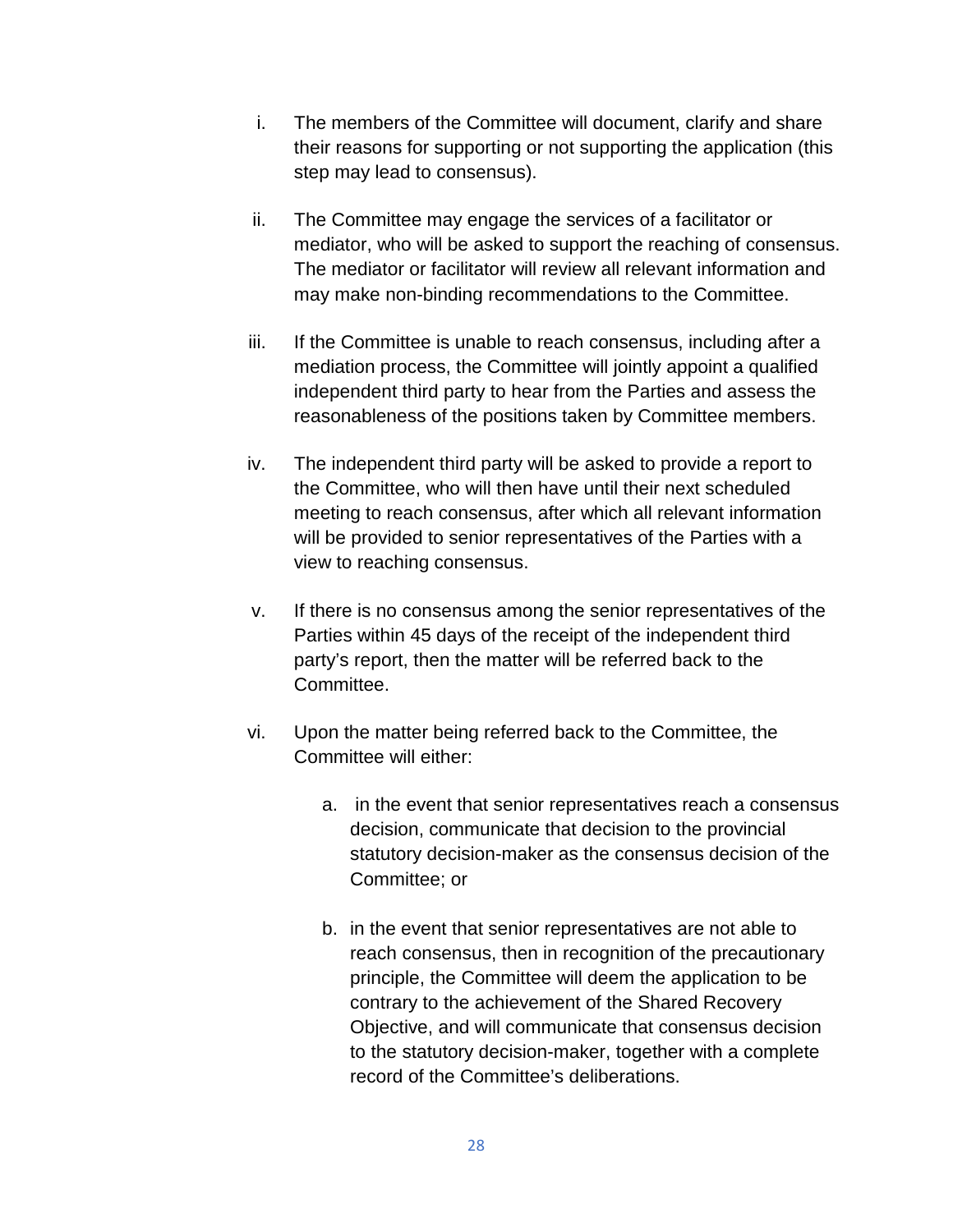# **7. Other Consensus Recommendations**

- a. The Committee may consider and make consensus recommendations about the following topics:
	- i. proposed amendments to any Regulatory Measure contemplated in the Partnership Agreement; and
	- ii. the classification of some types of permit applications that may be processed without requiring review by the Committee.

# **8. Periodic Review and Amendment**

The Committee will review these Terms of Reference periodically, at least every two years, and may make consensus recommendations to the Parties to the Partnership Agreement regarding proposed amendments to these Terms of Reference.

The Parties to the Partnership Agreement may consult with each other, and with the Committee, about proposed amendments to these Terms of Reference.

After consulting with the Committee, the Parties to the Partnership Agreement may amend these Terms of Reference by written agreement.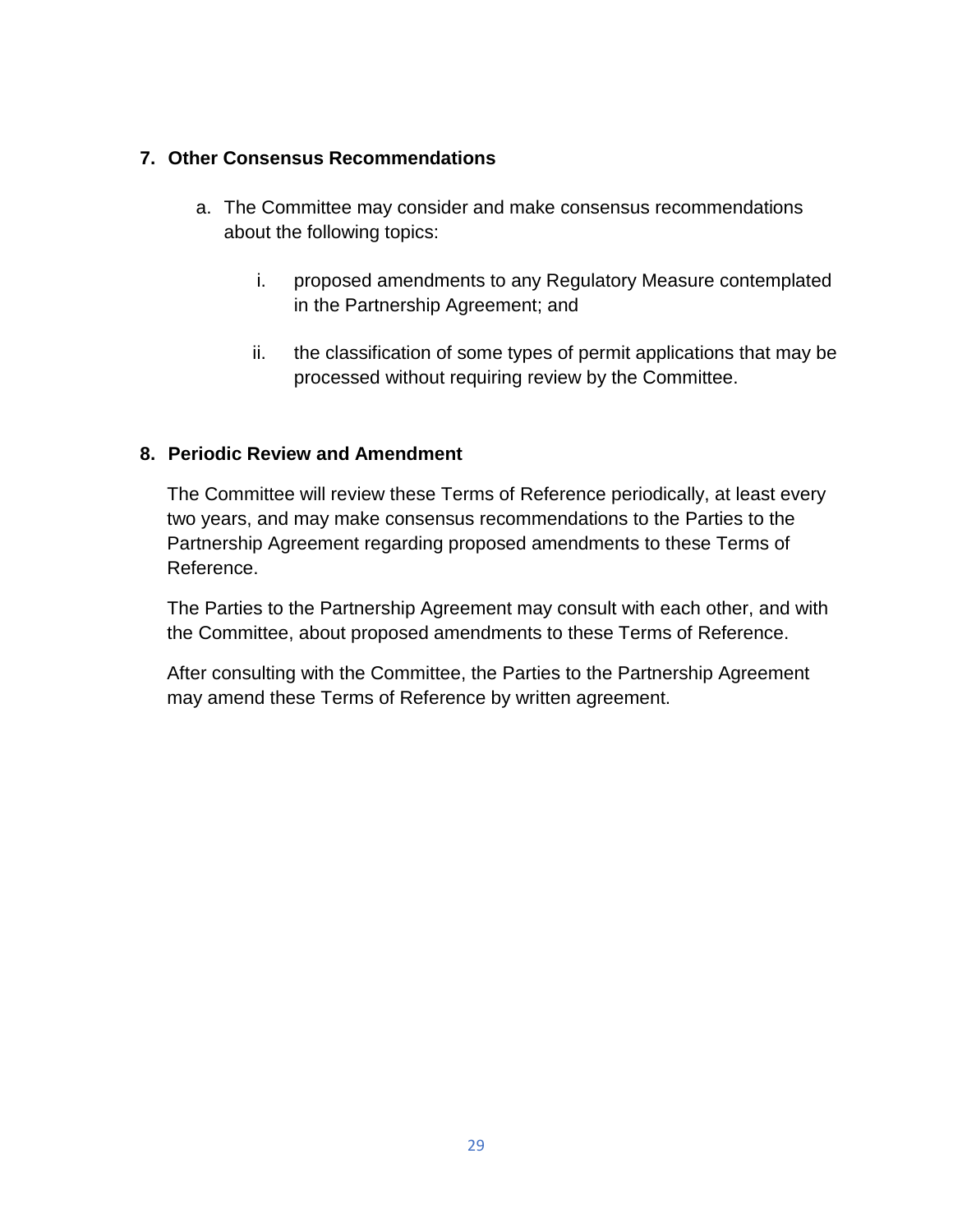# **SCHEDULE 2**

# **Caribou Recovery Related Land Use Objectives**

The Parties will seek to reach agreement on Caribou Recovery Related Land Use Objectives as soon as practical and in accordance with the relevant terms of reference and Milestones, taking into account the best available scientific and traditional knowledge. BC will take steps to enact the agreed-upon Caribou Recovery Related Land Use Objectives as soon as practical after reaching agreement.

BC's Draft Caribou Recovery Related Land Use Objectives:

- *1.* To address the adverse effects of unsustainable predation pressure on caribou:
	- $\triangleright$  the amount of early seral habitat that contributes forage to moose (to be defined) must not exceed [tbd]% of the planning unit (to be defined)."

*(This metric may apply to all zones or some subset to be described.)* 

- 2. To address fragmentation of defined critical habitat areas, and disturbance that contributes to primary prey forage production:
	- $\triangleright$  the amount of linear development in critical habitat must not exceed [tbd] km/km<sup>2</sup> . If this limit is currently exceeded, the proponent must demonstrate how the level will be decreased to net neutral or positive for caribou by March 31, 2029.
	- $\triangleright$  the criteria for determining when a feature no longer fragments and how restoration (functional likely) reduces that % and makes a contribution to access management and cumulative impacts.>>

*(This metric may apply to all zones or some subset to be described.)*

- 3. To address disturbance in low elevation and matrix habitat:
	- $\triangleright$  Limit new surface disturbance in low elevation to achieve a maximum allowable disturbance of [tbd] % of the forested area being less than [tbd] meters in height.
	- $\triangleright$  Address patch size and spatial distribution taking into account scale and dynamic ecosystem factors such as climate change.
	- $\triangleright$  Take measures to result in the maintenance or enhancement of key lichen communities.
	- $\triangleright$  Require access management planning that over time results in a lower percentage of linear features and access structures;
	- $\triangleright$  Where practicable avoid pine- and spruce-lichen forests, natural meadows, wetlands other riparian management areas.
	- $\triangleright$  Where practicable provide adequate visual screening for access corridors.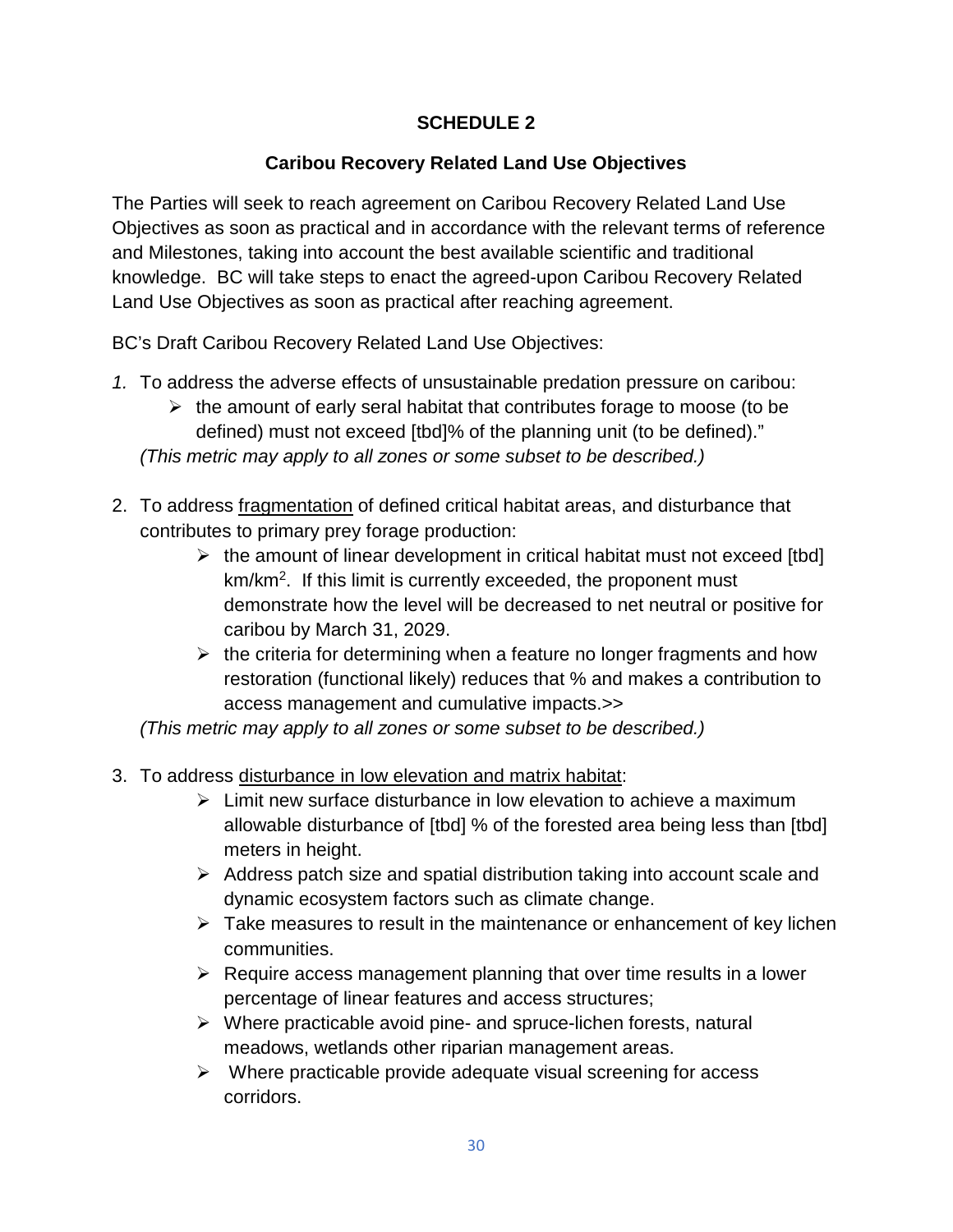# 4. Wolf density

 $\ge$  <3 wolves1000 km<sup>2</sup> in the Type 2 Matrix area (consistent with the Federal Recovery Strategy).

# 5. Additional considerations:

- Potential impacts of salvage and sanitation logging on caribou recovery.
- $\triangleright$  Develop and implement scientifically defensible criteria to identify areas that are and are not appropriate for spruce beetle harvesting and required practices for spruce beetle harvesting: more reserves, partial cutting, helilogging, etc.
- $\triangleright$  Identify and avoid harvest or other disturbance in stands susceptible to shrub/forage proliferation.
- $\triangleright$  In areas with deep snow, avoid access or other linear development that bridges an elevational barrier that disrupts the access barrier posed by deep snow at low and mid elevation.
- $\triangleright$  Put in place results-based practices that require forestry companies in the Mackenzie region to "avoid creating moose habitat" (brushing, weeding, spraying, etc.), including in low-elevation caribou habitat.
- $\triangleright$  Require "offsetting" for any additional disturbance within low elevation and matrix.
- Establish an effectiveness monitoring program for Caribou Recovery Related Land Use Objectives, and periodically review and adapt these Land Use Objectives.
- $\triangleright$  Consider the current and future potential impacts of climate change.
- ▶ Other Caribou Recovery Related Land Use Objectives that are supported by the best available scientific and traditional knowledge.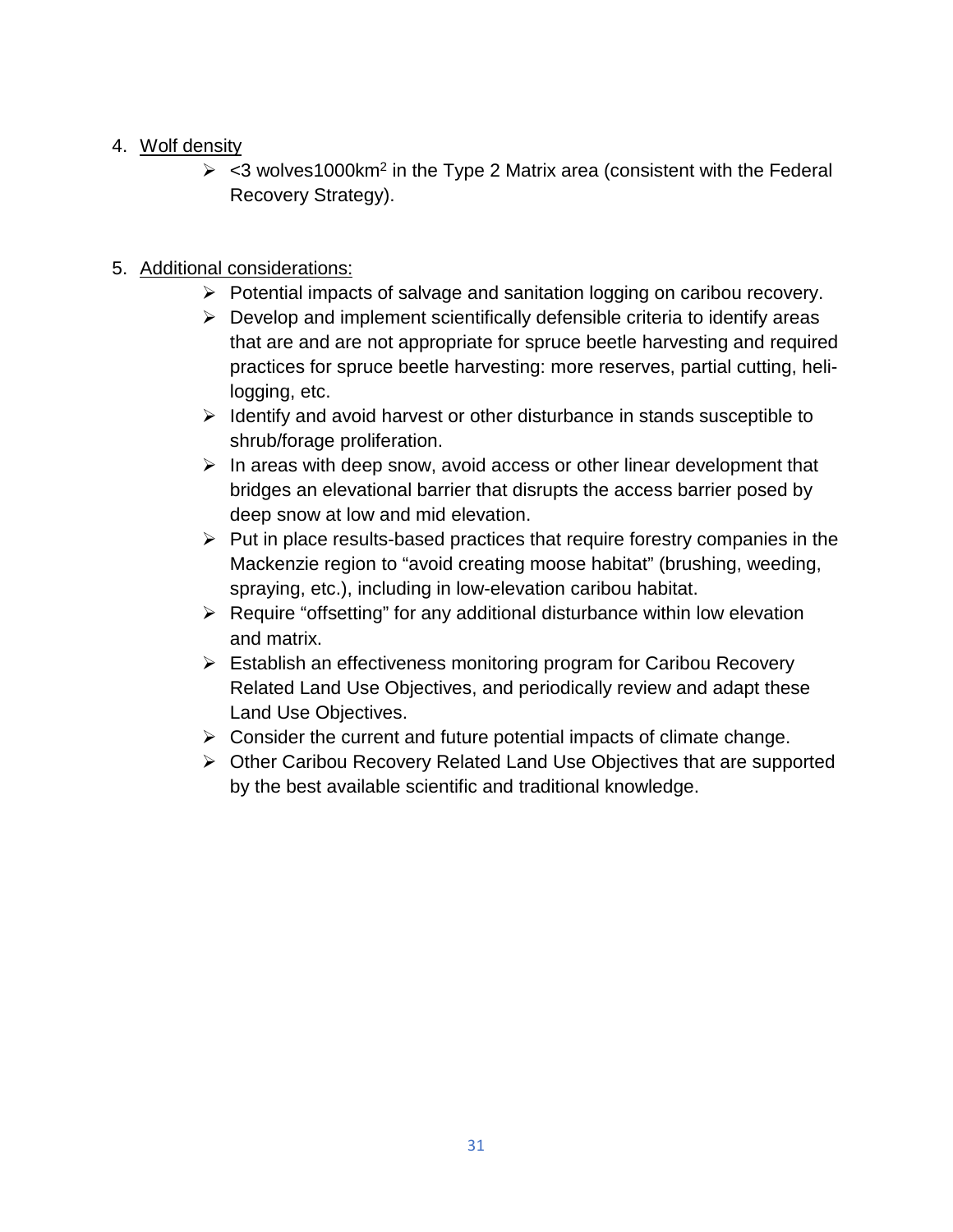# **SCHEDULE 3**

# **Central Group SMC Technical Working Group Terms of Reference**

The Parties agree that the conservation of the Central Group of the Southern Mountain Caribou should include consideration of new approaches to the management of the landscape within the range of the Pine, Narraway, and Quintette LPUs, and that each LPU (or subzone within an LPU) should be managed for specific outcomes to support caribou recovery. The identification of appropriate and effective Caribou Recovery Related Land Use Objectives is needed to establish the criteria by which each LPU or subzone will be managed. The Caribou Recovery Related Land Use Objectives identified by the Technical Working Group will be considered by the BC Government for adoption into an appropriate regulatory measure, as per the Partnership Agreement.

The Parties agree that the work of the Technical Working Group (TWG) should be undertaken in good faith, and be informed by analysis that is collaborative, transparent, reasonable and rigorous, using the best available knowledge, data and methods.

The Parties further agree that the work of the TWG will focus on ensuring consistency between the Caribou Recovery Related Land Use Objectives and the Shared Recovery Objective, while identifying the potential effects (or range of effects) on annual allowable cuts, with a view to understanding and managing potential effects on local and regional economies. The TWG may identify to the Parties that an impact analysis may be necessary for non-forestry sectors. The Parties will assess this recommendation and determine the appropriate approach to conducting any further analysis.

The Parties further agree that the TWG is intended to be a government-to-government committee of technical professionals, and that the work of the TWG may supplement other stakeholder engagement activities.

In undertaking work and discussions on Caribou Recovery Related Land Use Objectives, the Parties recognize that:

- a. The forest industry and the local and regional economies are affected by factors and trends unrelated to caribou recovery; and
- b. Caribou recovery and restoration measures can stimulate innovation, have positive economic effects, and be compatible with regional economic development.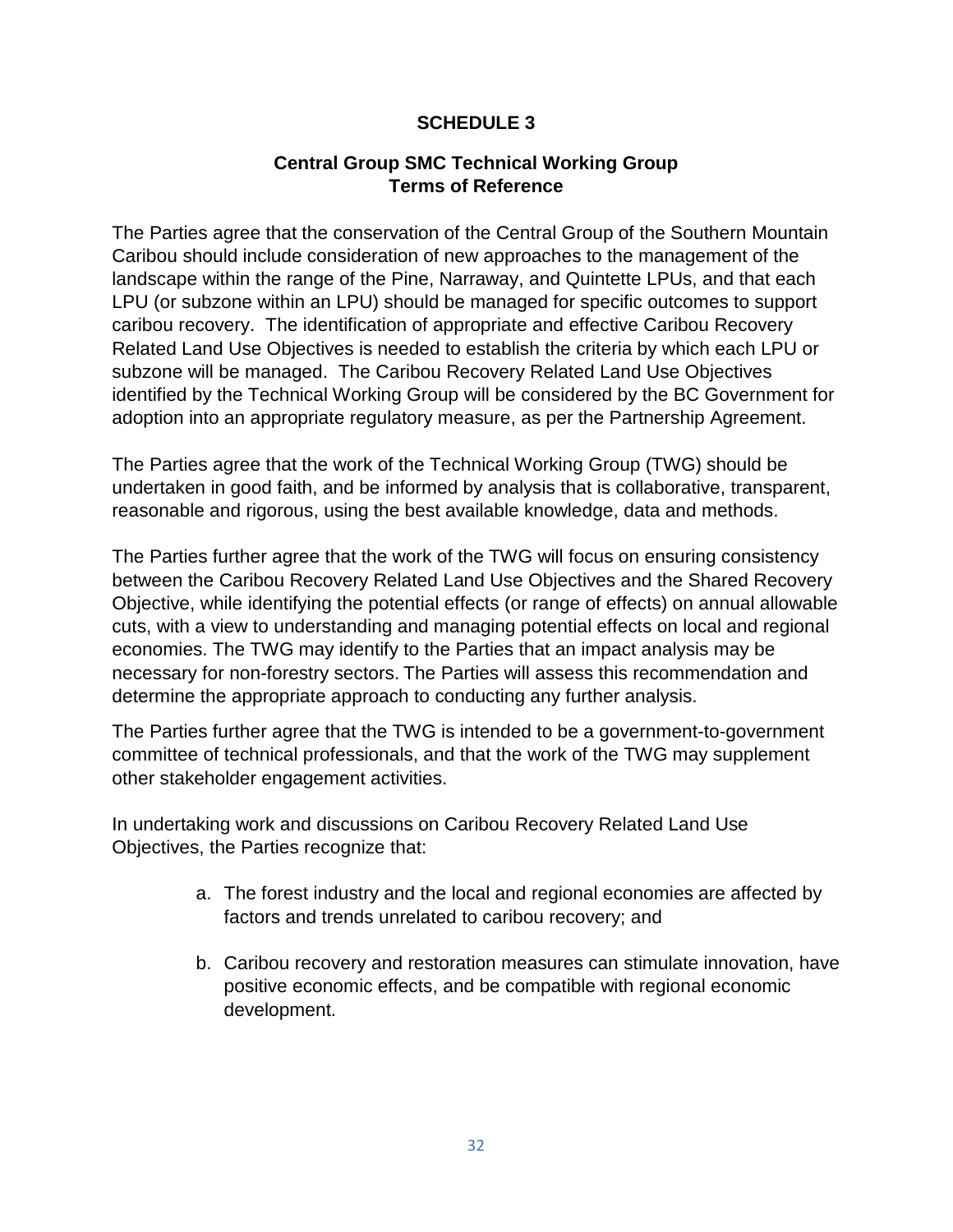# Purpose

The identification, development and implementation of Caribou Recovery Related Land Use Objectives that support the achievement of the Shared Recovery Objective set out in section 1 of the Partnership Agreement, to be considered by the Province of BC as Land Use Objectives, taking into consideration their contribution to caribou recovery and potential economic effects on communities.

## Phase 1 - Technical Working Group

Each Party will appoint at least one representative with appropriate technical qualifications to contribute to the work of the TWG.

During Phase 1, the members of the TWG will meet and discuss the proposed Caribou Recovery Related Land Use Objectives with a view to reaching consensus on appropriate measures (or a range of appropriate measures) and next steps.

Once the TWG has agreed to the measures (or range of appropriate measures), the TWG may submit the proposed measures and related information to an independent expert with recognized qualifications in caribou recovery for peer review and comment.

# Phase 2 – TWG Engagement with Stakeholders and Peer Review

After the completion of Phase 1 discussions, the Parties and the TWG will invite other organizations and technical experts to engage with the TWG and provide input into the proposed Caribou Recovery Measures.

The Parties and the TWG will seek to invite representation from organizations selected to represent a balance of stakeholder interests, and subject matter expertise, including local government, industry, First Nation, and environmental organizations.

Each of the selected stakeholder organizations will be invited to appoint one representative with appropriate technical knowledge to contribute to the purpose of the TWG.

During Phase 2, the TWG will meet with the stakeholder group and discuss the draft Caribou Recovery Related Land Use Objectives with a view to reaching consensus on appropriate measures (or a range of appropriate measures).

The TWG will then provide the Parties with a report on the work of the TWG, and the input received from stakeholders and the peer review process. The report will include recommendations to the Parties.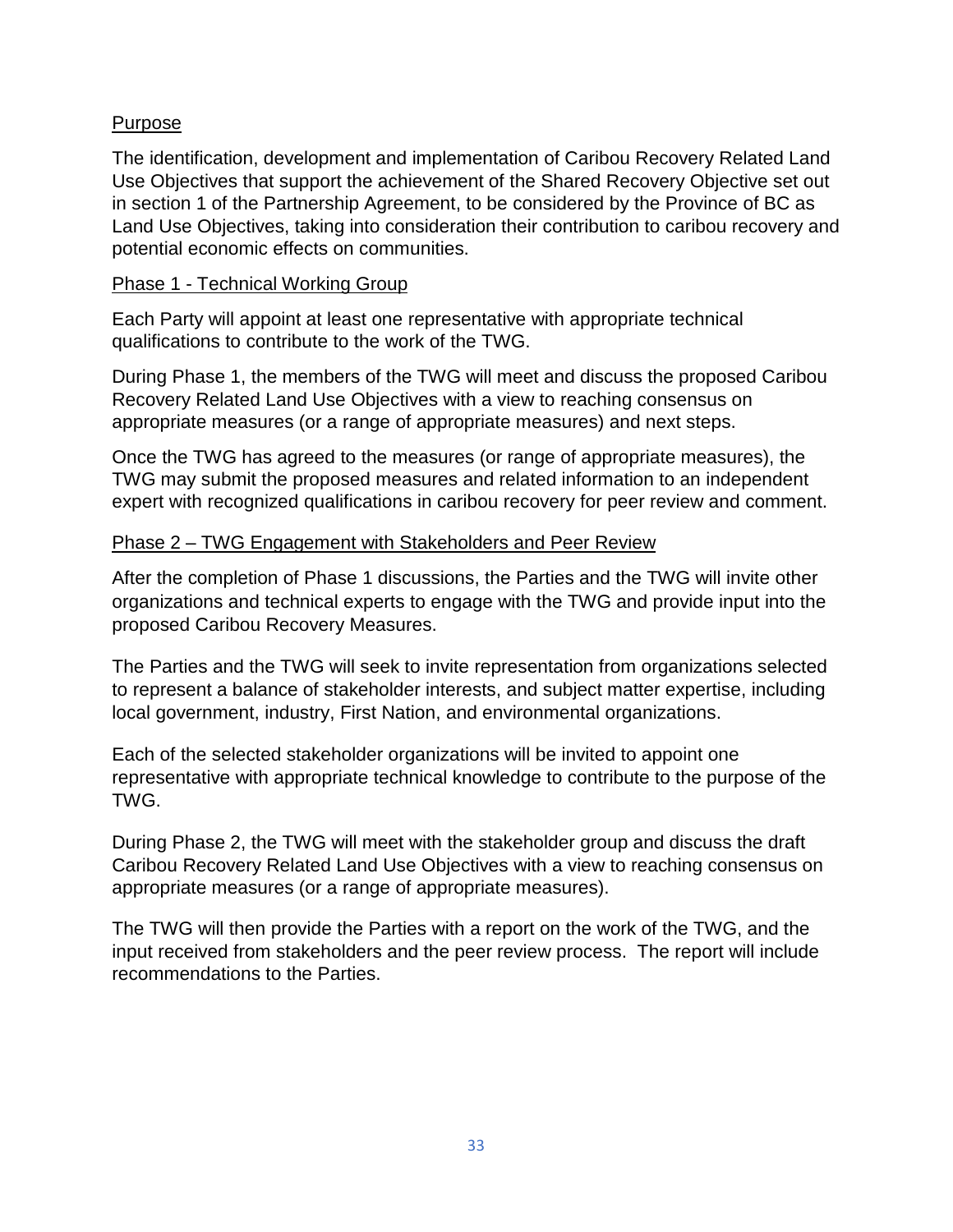# **Timing**

The Parties will make reasonable efforts to appoint their representatives on the TWG by around March 1, 2020.

The TWG will aim to complete Phase 1 and circulate a draft of the proposed Caribou Recovery Related Land Use Objectives to the Parties to the Partnership Agreement by around May 1, 2020.

The Parties will invite and the TWG will begin engaging with stakeholders beginning around June 1, 2020.

The TWG will aim to complete Phase 2 and submit a report to the Parties by around September 30, 2020.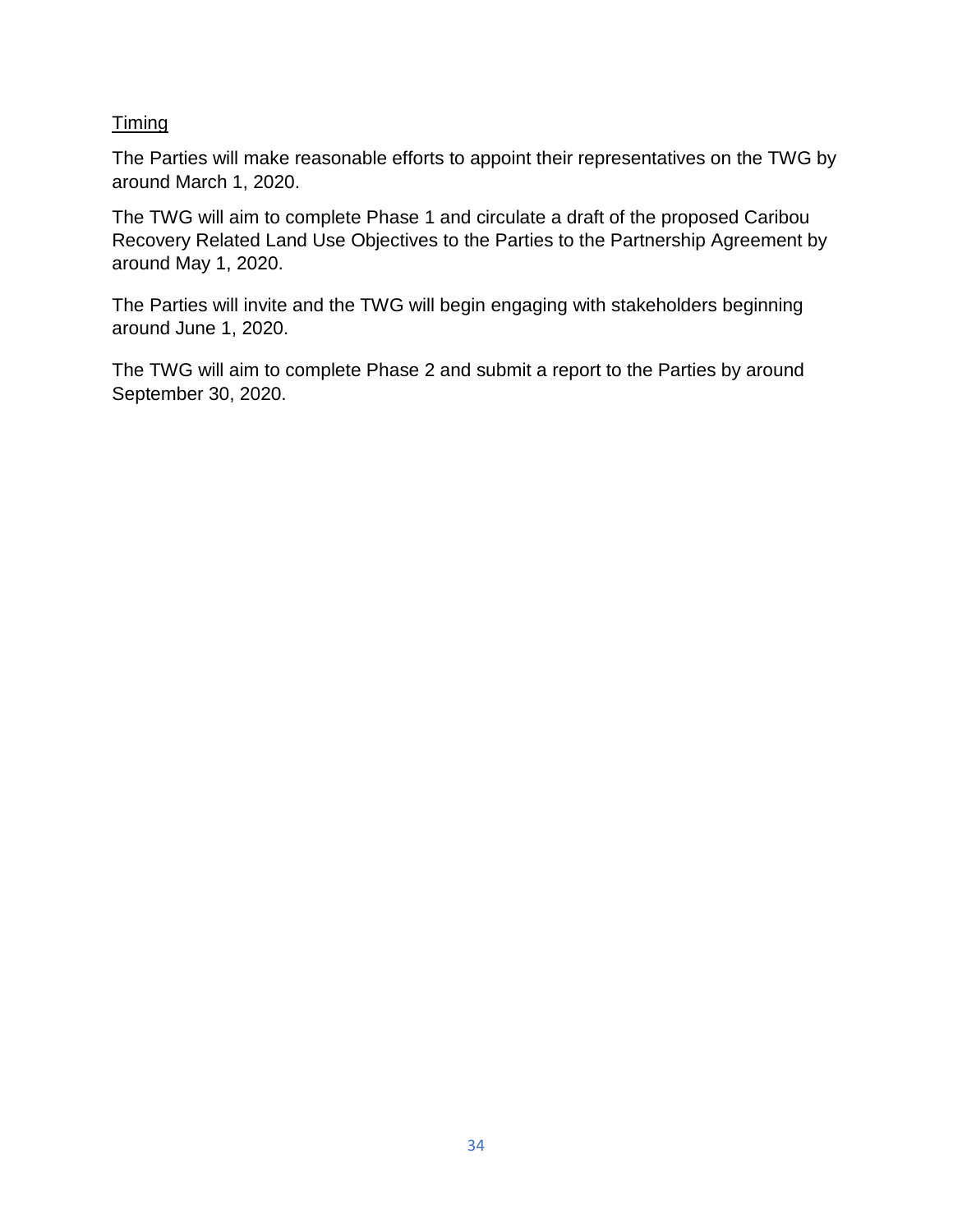# **SCHEDULE 4**

# **Implementation Milestones**

The Milestones are targets for delivery upon a specific task. It is acknowledged that there are some processes which are beyond the control of the Parties, and the Milestones are the best estimation of the delivery date(s) of a task given current information. If a failure to achieve a Milestone is the result of factors that are unforeseeable or beyond a Party's control, such failure will not constitute a breach of this Partnership Agreement (PA).

| <b>Task</b>                                                                    | Description                                                                                                                                              | Milestone                                                                                                |
|--------------------------------------------------------------------------------|----------------------------------------------------------------------------------------------------------------------------------------------------------|----------------------------------------------------------------------------------------------------------|
| Implement the Regulatory<br><b>Measures</b>                                    | BC to inventory and categorize<br>tools available to apply to PA<br>deliverables - and discuss with<br>the Parties (e.g. ELUA Order,<br>GAR order, etc.) | March 31, 2020                                                                                           |
|                                                                                | Parties collaborate to develop<br>draft Regulatory Measures                                                                                              | May 31, 2020                                                                                             |
|                                                                                | Deferral of resource<br>development approvals in A2,<br>B <sub>2</sub> and B <sub>3</sub>                                                                | <b>June 2020</b>                                                                                         |
|                                                                                | Review and assess A2<br>regulatory measures                                                                                                              | Every two years from the<br>effective date of the<br><b>Regulatory Measure or</b><br>otherwise as agreed |
| Zone B3 boundary<br>confirmation and<br>protected area status                  | Parties agree upon the B3<br>boundary                                                                                                                    | February 14, 2019                                                                                        |
|                                                                                | Parties discuss proposals, if<br>any, for boundary modification<br>and preferred type of protected<br>area status                                        | May 31, 2020                                                                                             |
|                                                                                | <b>BC</b> to replace Regulatory<br>Measure and establish<br>permanent protected status                                                                   | Spring 2021                                                                                              |
| Secure Funding for<br>Protected Area and other<br><b>Conservation Measures</b> | Submit applications to Federal<br>Government                                                                                                             | Completed                                                                                                |
|                                                                                | <b>Expected decision regarding</b><br>federal funding                                                                                                    | April to May 2020                                                                                        |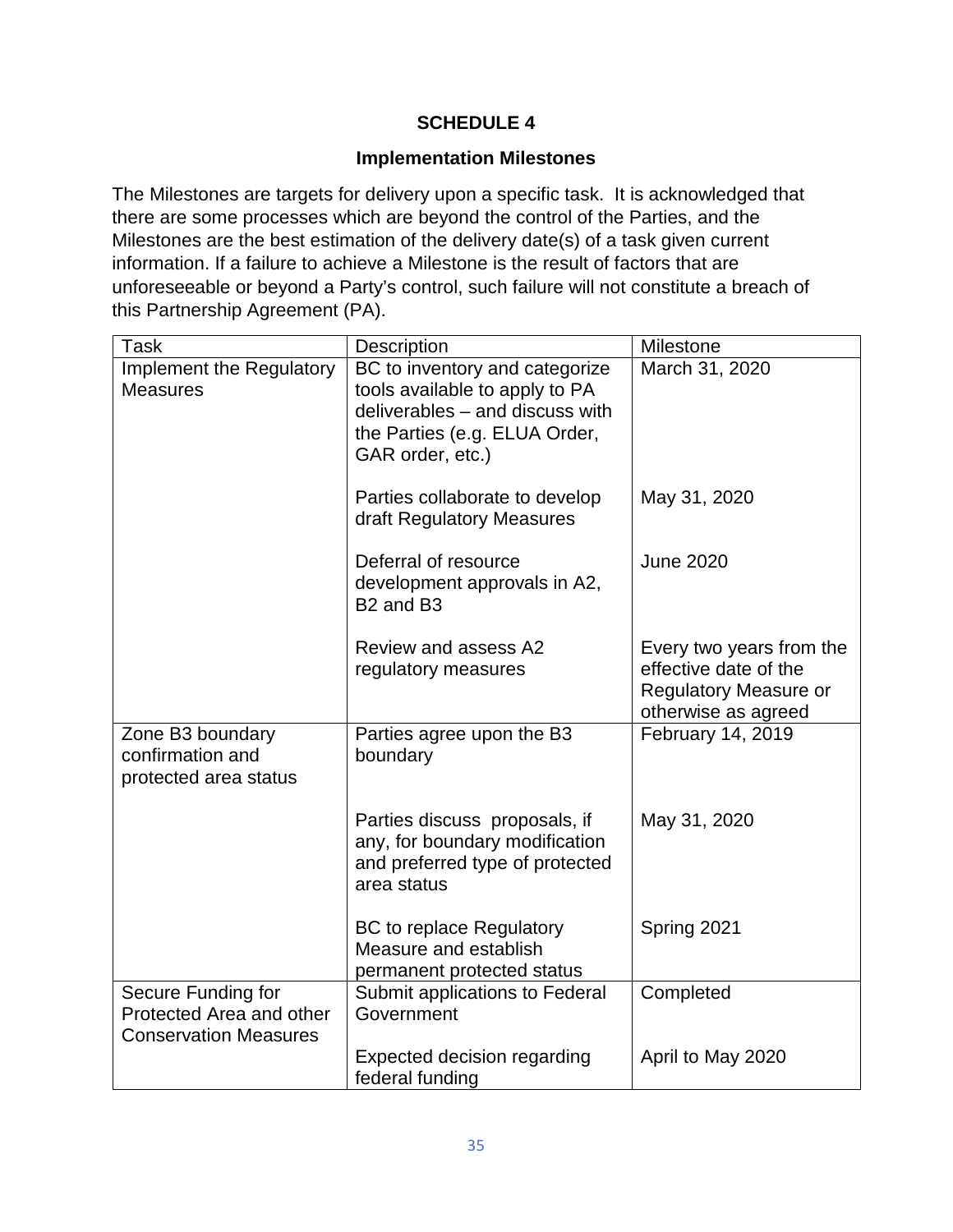| Task                                                                             | <b>Description</b>                                                                                                        | Milestone        |
|----------------------------------------------------------------------------------|---------------------------------------------------------------------------------------------------------------------------|------------------|
| <b>Establish Caribou</b>                                                         | <b>Establish CRC Secretariat</b>                                                                                          | March 1, 2020    |
| <b>Recovery Committee</b>                                                        | Parties identify representatives                                                                                          | March 1, 2020    |
|                                                                                  | Parties meet with CRC to clarify<br>role, etc.                                                                            | March 31, 2020   |
| <b>Establish Technical</b><br><b>Working Group and</b>                           | Parties appoint representatives                                                                                           | March 1, 2020    |
| <b>Identify Caribou Recovery</b><br><b>Related Land Use</b><br><b>Objectives</b> | Parties meet with<br>representatives to clarify roles,<br>etc.                                                            | March 31, 2020   |
|                                                                                  | <b>TWG completes Phase 1</b>                                                                                              | May 1, 2020      |
|                                                                                  | Parties and TWG meet to<br>discuss next steps and invite<br>stakeholders                                                  | May 2020         |
|                                                                                  | TWG begins engaging with<br>stakeholders                                                                                  | <b>June 2020</b> |
|                                                                                  | TWG submits report and<br>recommendations to Parties                                                                      | September 2020   |
|                                                                                  | BC commences steps to<br>implement those<br>recommendations that are<br>agreed-upon                                       | October 2020     |
| <b>Mitigation and Offsets</b><br>and Reduction of<br><b>Disturbance Levels</b>   | Develop and implement plans<br>for mitigation, offsets and<br>reduced disturbance levels for<br><b>Central Group LPUs</b> | January 2021     |
| Co-Management and                                                                | Explore development of                                                                                                    |                  |
| <b>Alternative Dispute</b>                                                       | consensus-based co-                                                                                                       |                  |
| <b>Resolution</b>                                                                | management framework                                                                                                      | January 2021     |
|                                                                                  | Explore development of policy<br>on alternative dispute resolution                                                        |                  |